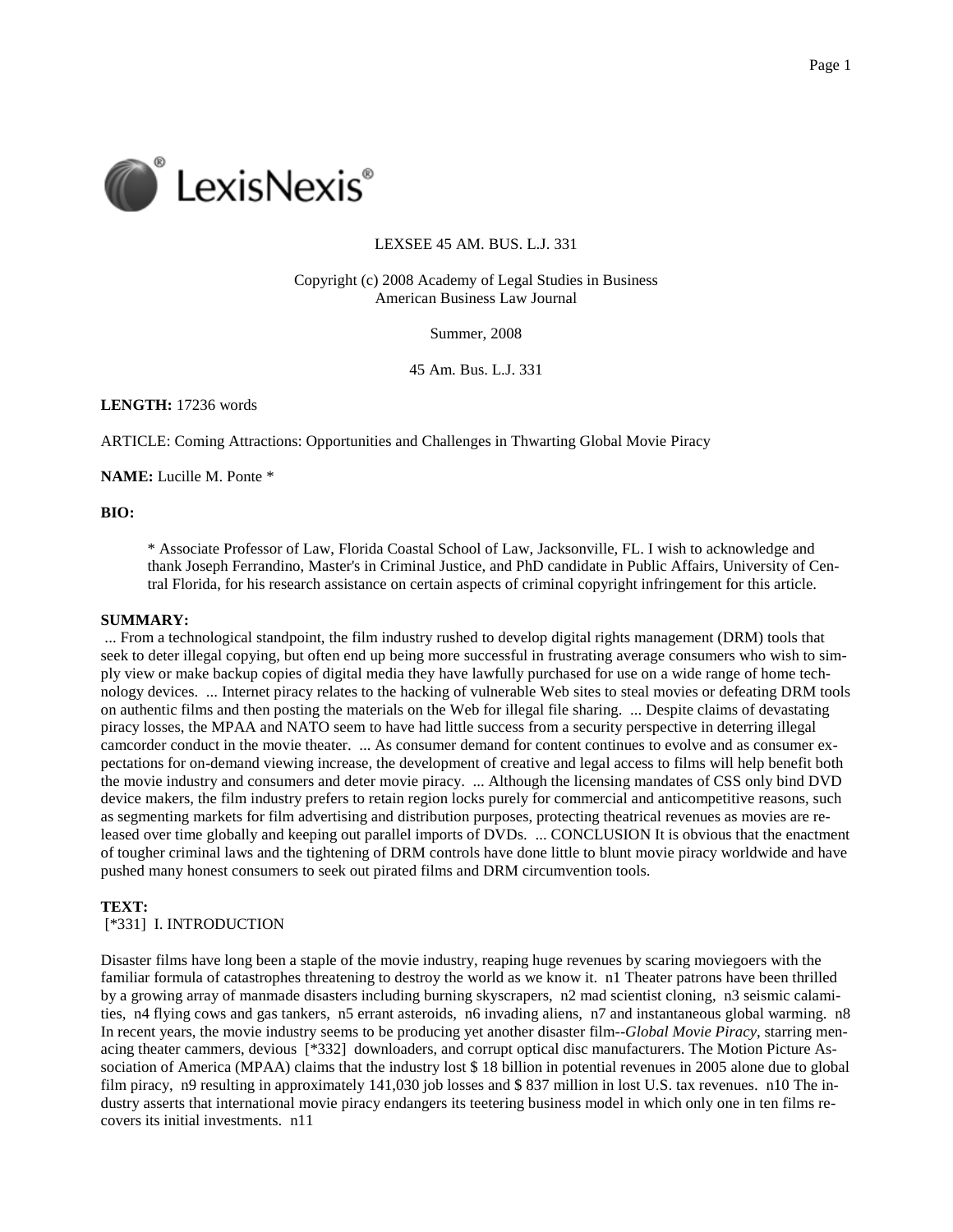Since Hollywood finds comfort in following a safe formula, the MPAA along with its global arm, the Motion Picture Association (MPA), have shadowed the actions of the Recording Industry Association of America (RIAA) in its battle against music piracy, using courtroom, legislative, and technological strategies. The film industry has sued movie consumers and open content sites, like YouTube, for copyright violations n12 and has won [\*333] legal actions against companies offering file-sharing n13 and duplication software for DVDs. n14 The industry has successfully lobbied Congress and the legislative bodies of foreign nations to deepen the breadth and severity of criminal copyright infringement. n15 It has prodded international law enforcement to utilize public resources to investigate and prosecute infringers to vindicate their private economic rights. n16 Furthermore, these film organizations have also spearheaded global educational programs to inculcate in [\*334] the public consciousness the importance of respecting intellectual property rights and the civil and criminal penalties for failing to do so. n17

From a technological standpoint, the film industry rushed to develop digital rights management (DRM) tools that seek to deter illegal copying, n18 but often end up being more successful in frustrating average consumers who wish to simply view or make backup copies of digital media they have lawfully purchased for use on a wide range of home technology devices. n19 While legitimate purchasers are confounded by DRM protections, pirates have consistently hacked these systems and made circumvention tools, such as DeCSS n20 and mod chips, n21 readily available to dishonest users. Many commentators have questioned continuing efforts to shore up DRM tools in light of the easy access of circumvention tools and the failure of DRM to halt movie piracy. n22

Some experts have criticized these approaches as unfairly penalizing honest consumer behavior n23 and improperly utilizing limited public law [\*335] enforcement resources to enforce private economic rights. n24 Furthermore, First Amendment advocates are concerned that the further criminalization of copyright violations places a chilling effect on free speech and continues to dismantle fair use principles in this march toward zero tolerance against movie copyright violations. n25 Additionally, some industry experts have challenged the validity of the film industry's piracy statistics as to the claimed disaster of film revenue losses, n26 particularly in light of 2006's highest box office revenues in global movie industry history (\$ 28.5 billion) n27 and the continuing profitability of DVD sales. n28

While the film industry has focused almost exclusively on the doomsday scenario of movie piracy, other movie executives are trying to learn some lessons from the motivations for piracy in order to improve their economic prospects. Speaking at the 2006 MIPCOM, the global audio-visual content industry conference, Anne Sweeney, president of Disney-ABC [\*336] jolted the audience with her assertion that "[p]iracy is a business model . . . . [i]t exists to serve a need in the market . . . . [a]nd piracy competes for consumers, the same way we do: through quality, price, and availability." n29 She added that the industry does not "like the model but we realize it's competitive enough to make it a major competitor going forward." n30

Ms. Sweeney hit upon the key error of many others in her industry-the failure to recognize that piracy serves customer interests in ways that the industry has long ignored. In addition, the ability of pirates to consistently defeat technological efforts to protect copyrighted materials suggests that the time has come to try to compete, rather than defeat, piracy's business model. n31 There are numerous self-help remedies that the movie business could, but has not chosen to, implement that would reduce movie piracy without further aggravating honest consumers or draining precious law enforcement resources.

This article considers the main forms of global movie piracy and discusses some of the typical players and distribution channels for pirated films. In response to these forms of piracy, the industry's efforts to lobby for tougher criminal sanctions and greater protections for DRM in the United States and worldwide are considered as well as their negative impact on consumer fair use rights. The failure of national laws and DRM to stymie movie piracy illustrates the need for the industry to consider new strategies that involve competing with the "business model" of piracy. n32 In view of the key lessons learned from an analysis of piracy, this article makes recommendations on self-help remedies that the film industry can implement to reshape its own business model in a manner that deters global movie piracy without alienating its customer base or straining already limited international law enforcement resources.

#### [\*337] II. MAIN FORMS OF MOVIE PIRACY

Movie piracy involves instances of either illegal copying or bootleg materials. Illegal copying relates to illicit copies made of an authentic DVD, VHS tape, or Video CD, either legally or illegally obtained. Individuals might make copies of a movie they purchased or received illegally from third-party copies of authentic goods. For example, a film critic providing copies of an authentic film to friends and family before its wide public release would be an example of illegal copying. Typically, bootlegging deals with illicit recording of a live performance in the theater from which illegal cop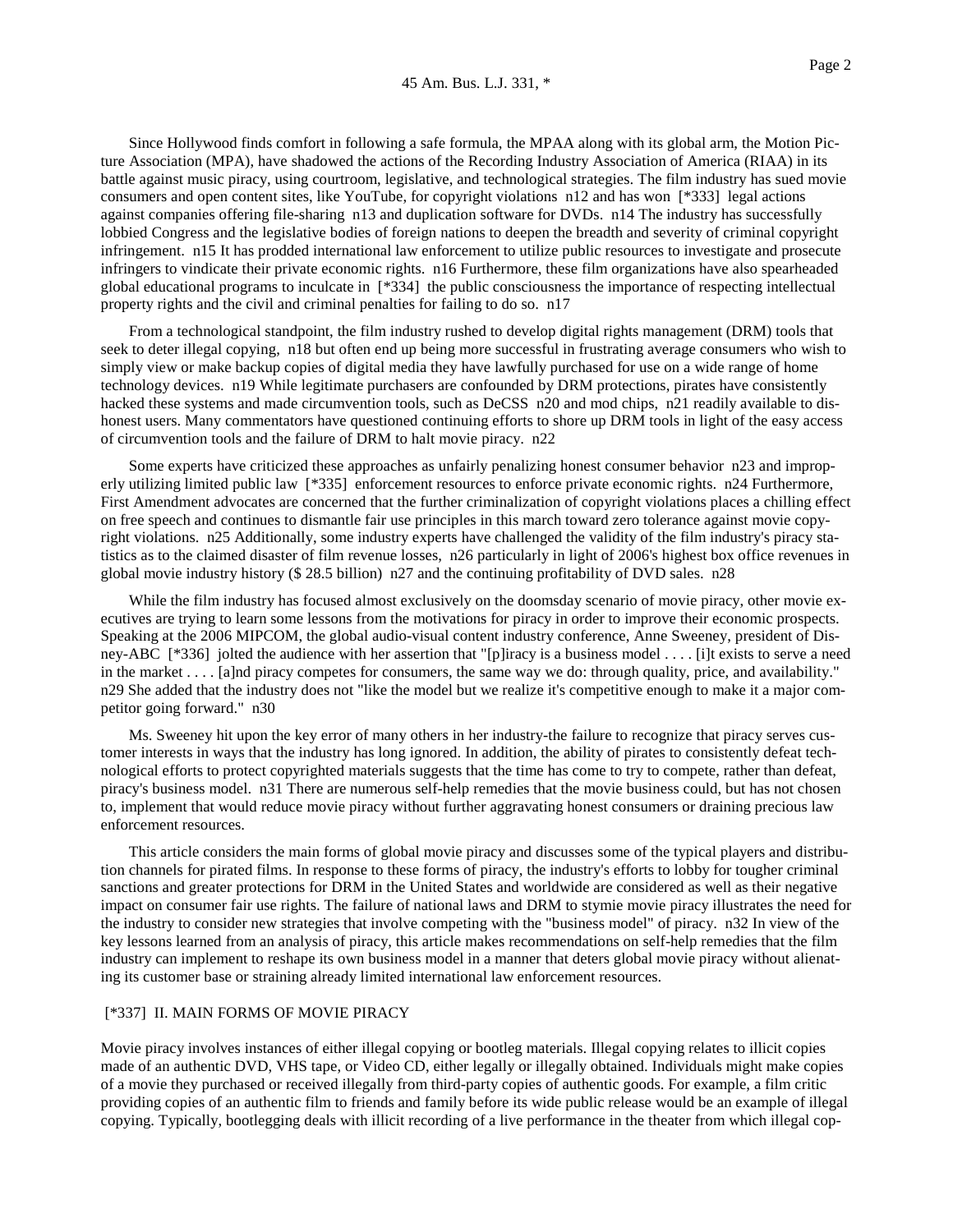ies are subsequently made and distributed. n33 Bootlegging in the film business is primarily due to individuals secretly using camcorders in a theater who pass on the video to third parties for illegal duplication and quick distribution.

There are three main forms of movie piracy: (1) camcorder piracy, (2) optical disc piracy, and (3) Internet piracy. Each form of piracy provides a channel for illegal copying and distribution of films, often hours after the film has premiered and, in some instances, before the film is released in theaters worldwide. n34 Camcorder piracy concerns the illegal recording of a movie at its release by a theater patron or cinema employee. n35 This practice is the main source of illicit film copies, about ninety percent of all pirated films, which end up in the illegal stream of goods on the Internet and in hard goods piracy in the real world. n36 However, the visual quality of camcorded films is certainly less than authentic copies or copies reproduced in digital formats.

Optical disc piracy concerns bricks-and-mortar factories typically operated by organized crime gangs, often readily found in Russia and Asia. n37

 [\*338] These optical disc factories can generate hundreds of thousands of counterfeit discs from illegal and/or bootleg copies of movies in a range of digital formats for quick distribution and sale in the real world. n38 It is estimated that Russian optical disc factories generate anywhere from fifty to eighty million counterfeit DVDs annually for global exports. n39 Unlike camcorder piracy, the illegal copies made in these factories tend to be of high quality because they utilize the same technology and equipment used in legitimate replication factories. n40 In turn, the revenues from these counterfeit film sales may help fund the gang's other criminal activities and can seriously deteriorate the legitimate market for these movies. n41 In 2005 global law enforcement in collaboration with the MPAA confiscated more than eighty-one million illegal optical discs. n42 In April 2007 the United States filed complaints against China with the World Trade Organization (WTO) for its failure to crack down on piracy of copyrighted goods, especially the production and sales of counterfeit DVDs. n43

Internet piracy relates to the hacking of vulnerable Web sites to steal movies or defeating DRM tools on authentic films and then posting the materials on the Web for illegal file sharing. n44 Secretive and loosely affiliated groups known as "warez traders" or "warez release groups" specialize in hacking antitheft protections on films and then transmit their pirated [\*339] films or "moviez" over the Internet. n45 They may view and exchange their illegal moviez with other top warez groups or simply collect them to try to impress others with their technical abilities and the breadth of their warez. n46 Warez traders are seldom motivated by profit, n47 but their hacked goods often end up on other Web sites with more entrepreneurial and criminal aims. n48

Although one hears a great deal about illegal file sharing, it is the source of less than ten percent of pirated copies of first-release movies. n49 In addition, hard goods piracy of films sold both online (e.g., auction sites) and in the bricks-and-mortar world (e.g., street vendors or flea markets) is estimated to cost over \$ 2.9 billion globally compared to Internet piracy from illegal downloading, projected to be \$ 1.85 billion in losses. n50 Similarly, in the United States, hard goods movie piracy outpaces illegal file sharing of films with about \$ 864 million in predicted losses compared to \$ 447 million for illegal file sharing. n51 Industry analysts have also indicated that movie downloaders are the industry's core customers, and downloading has little impact on their attendance at movie theaters; forty-three percent attend the movies at the same rate as in the past and forty-one percent attend more often. n52 In fact, downloaders tend to be the movie industry's biggest fans. These consumers enjoy watching the same movies, multiple times, in the theater and on a wide range of home and mobile devices. n53

 [\*340] Regardless of the method of piracy, each form needs someone or some group to supply with new movies to feed the production and distribution chains. Although hacker group hierarchies may vary, certain roles have been identified in various investigations, starting with "brokers" who recruit other individuals or groups to become "suppliers" who undertake the illicit copying activities. n54 "Cammers" are the main suppliers of bootleg films, rushing to the cinema with their camcorders to illegally record a film at its opening. Cammers may be secretly filming the movie as a theater patron, but may also work in concert with theater employees, gaining access to the projectionist booth to record movies while avoiding detection. n55 Cammers are key suppliers, but other industry insiders, such as movie critics and theater projectionists, are often involved in providing illegal copies of legitimate films to third parties. n56

"Couriers" gather the ill-gotten video from their suppliers delivering their bootleg or illegally copied products to "replicators" who make hard goods copies for distribution, typically at optical disc factories. Couriers may also hand over illegal copies with DRM controls to release groups whose "crackers" will break the DRM controls. The cracker will then test the movie, stripped of its DRM protections, to make sure it still plays correctly. The cracker then breaks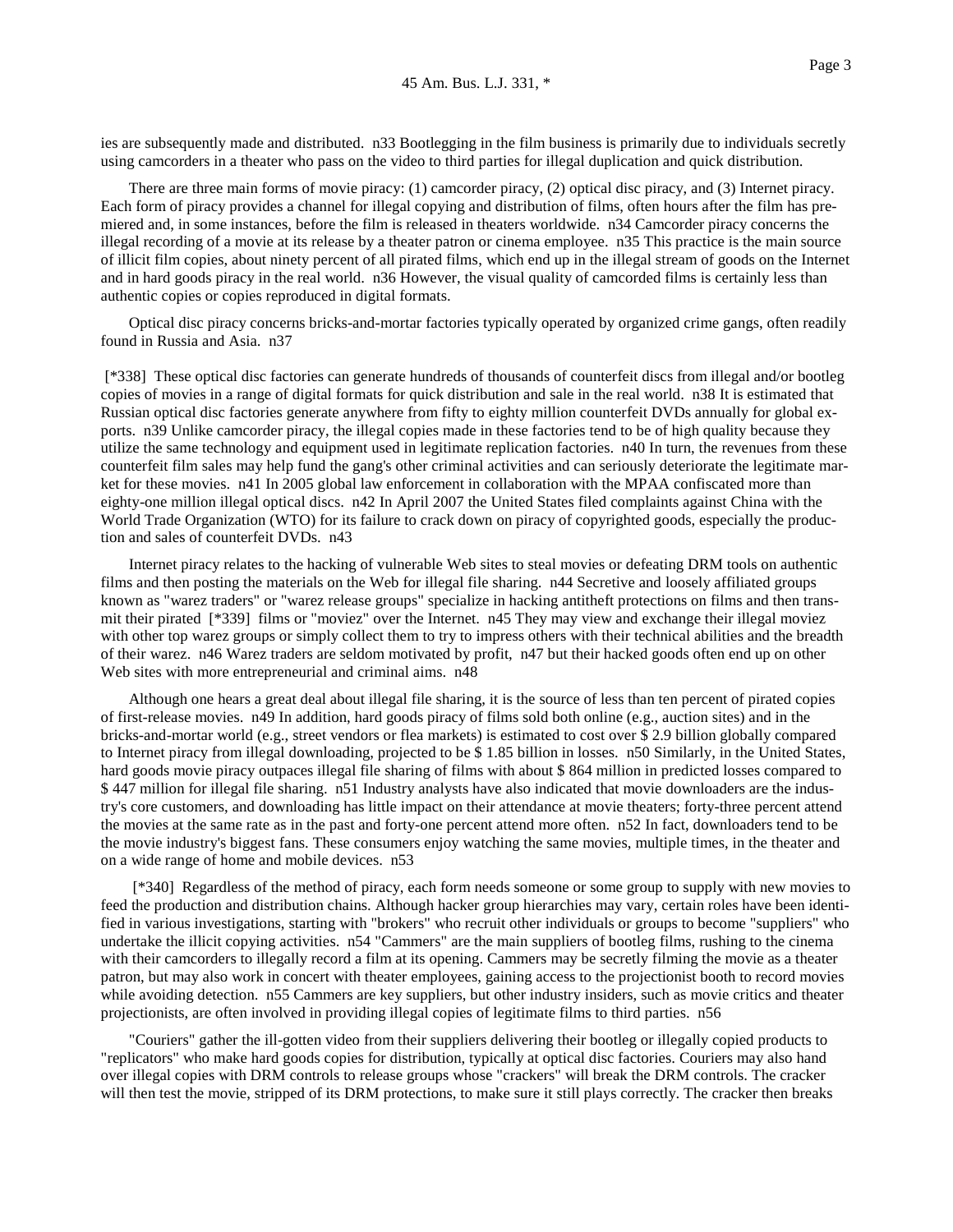the newly cracked film into smaller file packets and sends it to clusters of high-speed and high-storage "top sites" for distribution over the Internet for illicit file sharing or replication at remote optical disc factories. n57

"Facilitators," such as peer-to-peer movie sites, then provide the tools, including search engines, directories, and peer-to-peer software, to [\*341] aid file sharers in locating and exchanging materials. Once on the Internet, the film can be illegally uploaded and downloaded by millions of individuals on their computers across the globe, sometimes within hours of its public release. n58

## III. INDUSTRY LOBBYING FOR TOUGHER CRIMINAL SANCTIONS

The movie industry, along with others in digital media and entertainment industries, lobbied Congress to broaden the reach of copyright laws and to toughen the civil and criminal penalties for piracy. n59 Although the civil courts may be the appropriate venue for copyright violations, n60 three major revisions to U.S. copyright laws made it easier for the film industry to push for more criminal investigations and prosecutions of movie piracy. First, the No Electronic Theft Act of 1997 (NET Act) specifically targeted warez release groups, n61 expanding the definition of economic gain to include benefits derived from file sharing of pirated goods. n62 In the file-sharing environment, the Act amended the criminal copyright laws [\*342] to permit prosecutions in cases in which there is no profit or economic motives. n63

Subsequently, Congress enacted the Digital Millennium Copyright Act (DMCA) in 1998, which in part made it a felony to try to circumvent or to manufacture, offer, or seek to provide devices that would circumvent DRM tools on copyrighted works. n64 Although the provisions of the DMCA specifically exempt fair use n65 from its reach, some DMCA critics contend that fair use has suffered significantly under the Act in practice. n66 In the Copyright Office's triennial review of the law, persistent [\*343] complaints about fair use encroachments and harms to consumer rights have been routinely rejected as "mere inconveniences" with no DRM exemptions being granted under the law in 2000 and 2003, and only six very limited ones in 2006. n67

Prior to the passage of the DMCA, the U.S. had already begun pressuring other nations to enact anticircumvention provisions in their national laws through international trade agreements n68 as well as being an early champion of the WIPO Internet treaties. n69 These treaties, the WIPO Copyright Treaty (WCT) n70 and WIPO Performances and Phonogram Treaty (WPPT) n71 call on member nations to provide adequate protection for DRM measures and effective legal remedies to enforce them. n72

In the wake of the WIPO Internet treaties and the enactment of the DMCA, the European Union (EU) subsequently adopted the controversial Copyright Directive (EUCD) in 2001. n73 The EUCD requires member nations to offer sufficient legal protections of DRM and to enforce appropriate [\*344] anticircumvention remedies n74 Since its passage, EU member nations have struggled with harmonizing national consumer protection laws and the Directive's DRM mandates. Conforming national laws have been challenged in court and criticized as contradictory to established EU consumer rights and notions of fair use. n75

Under the DRM umbrella, the movie industry tossed in a number of add-ons, such as regional coding or locks on DVDs, barriers to the creation of backup copies of DVDs for personal use, and tethering DVDs to specific proprietary platforms. These claimed DRM measures have no relationship to protecting legitimate copyright concerns and unfairly limit fair use options for consumers worldwide. n76 Few consumers are aware of these hidden DRM limitations because there are no clear disclosure obligations placed on industry. n77

 [\*345] Most recently in 2005, Congress enacted the Family Entertainment and Copyright Act (FECA). n78 The Act made illegal camcording in the movie theater a felony under federal criminal law. n79 Further, FECA enhanced the penalties for those who post online prerelease copies of copyrighted materials, such as movies. n80 Besides federal statutes in the United States, most states have long had criminal statutes against the use of recording devices in movie theaters. n81

With these key changes to copyright law, the movie industry has pressed for more criminal investigations and prosecutions of movie piracy, both domestically and globally. n82 With the prodding of the MPAA, U.S. federal and international law enforcement agencies have collaborated in copyright infringement investigations and prosecutions, involving simultaneous search warrants in more than a dozen nations under various law enforcement operations in an effort to deter film piracy. n83 The MPAA reported that, in 2005, global law enforcement undertook 43,000 raids, resulting in 31,000 criminal cases, and the seizure of millions of illegal discs. n84 Pressure has been put on other nations to step up their prosecutions of movie piracy. For example, one of the recent U.S. filings with the WTO contended that China was not doing enough to prosecute movie [\*346] piracy within its borders. n85 Under the shadow of the pend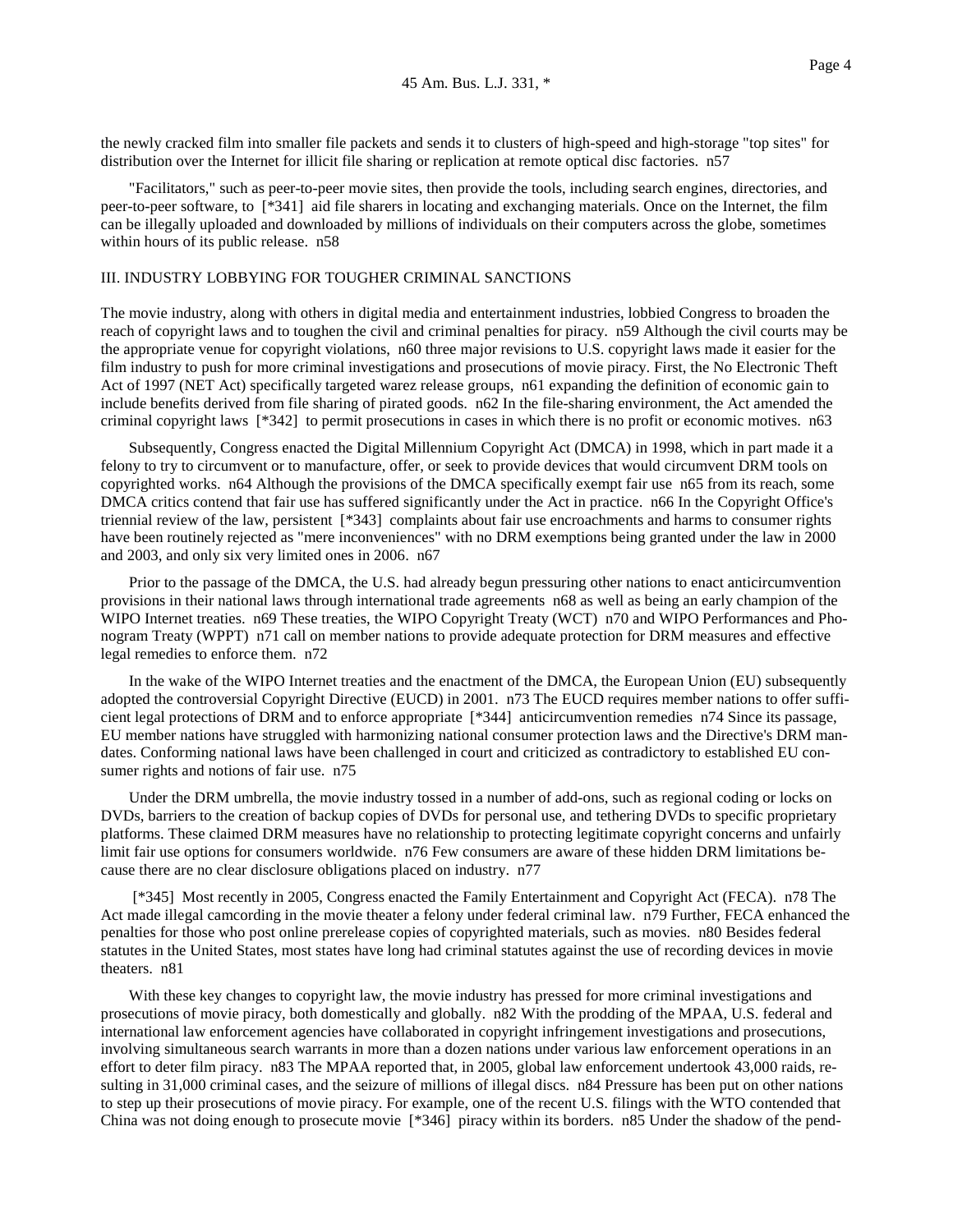ing WTO complaints, China announced that the possession of five hundred or more pirated CDs or DVDs would now be sufficient to permit prosecution, compared to the previous threshold of one thousand illegal disks. n86

Yet law enforcement seldom receives plaudits or support from the public or their elected government representatives for their efforts. n87 Recently, after much MPA prodding, Swedish law enforcement raided the offices of Pirate Bay, a well-known movie file-sharing site. After the raid, over 1,000 Swedish citizens participated in rallies in favor of Pirate Bay in two major cities, Stockholm and Gothenburg, with mainstream politicians decrying the heavy-handed tactics. n88 Similarly, surveys in the United States show that most Americans do not view movie piracy as a major societal issue that deserves serious criminal sanctions or as worthy of a high priority within the law enforcement agenda. n89

In addition, many other nations question the ethics and legal bases for current copyright laws. n90 Other cultures may view the enforcement of copyright as merely another chance for rich developed nations to force their values on poor developing countries n91 and to preserve the assets of wealthy elites. n92 [\*347] In the DVD distribution chain, if poorer nations even receive a film, they are the last countries to obtain the goods and only "after all possible revenue has been wrung from the rich countries." n93

Further, certain cultures may simply eschew the Western legalistic approach to copyright and will focus on the morality of their conduct based upon an assessment of its impact on their social and familial networks. n94 In one survey, Singaporean students were significantly more aware of the legal mandates of copyright than their North American counterparts, but viewed the ethics of their copying in a positive light as something beneficial to their family, friends, and themselves. n95 Indifference to intellectual property rights may also arise from growing consumer expectations about receiving information and entertainment on demand and customized to their tastes and interests. n96

However, some commentators have questioned the use of finite law enforcement resources to vindicate private economic interests, especially in light of more serious criminal activities that threaten public safety, such as drug trafficking and terrorism. n97 Experts suggest that the highly profitable entertainment industry should focus on civil lawsuits using their own funds, rather than drawing on public resources, to vindicate their copyright interests. n98 Legal commentators have also noted that most people want criminal laws to attach truly serious risks to public safety and that criminalizing copyright is not appropriate due to the absence of the potential for substantial physical harm to others. n99 Reflecting public sentiment, Professor Joel Feinberg contends that copyright violations should [\*348] only be subject to criminal sanctions if there are no other alternatives to curbing such conduct. n100

#### IV. LEARNING KEY LESSONS FROM PIRACY'S "BUSINESS MODEL" -- SELF-HELP REMEDIES

Since the film industry claims that movie piracy is rampant, national laws and DRM technologies apparently have been largely ineffective. Perhaps the time has come for the industry to consider different approaches in their battle against movie piracy. If the industry listened to Ms. Sweeney and considered the "business model" of piracy, it might easily find several self-help remedies that would improve customer satisfaction and deter piracy without draining public law enforcement resources. By looking at piracy as a business model, the movie industry can analyze the strategies that have made piracy a global success and fashion new and innovative efforts to compete with this potent global force.

## *A. Pirates Have No Trouble Finding Reliable Suppliers of New or Prerelease Films*

Like any successful business model, pirates must be able to rely on dependable suppliers of films who can deliver illicit or bootleg copies within hours of movie premieres and, in some cases, before general film release. Regardless of the criminal provisions of FECA or state laws against camming and online postings of prerelease films, pirates appear to have little difficulty finding willing suppliers, primarily working within the motion picture and theater industries. Because most films premiere in the United States, this figure indicates that most piracy occurs on the business premises of U.S. movie theaters either under the noses of or in collaboration with theater employees and other industry insiders. The MPAA and the National Association of Theater Owners (NATO) must take more proactive steps to cut off or decrease the supply of copyrighted materials, rather than drawing upon strained public law enforcement resources to prevent movie piracy.

Despite claims of devastating piracy losses, the MPAA and NATO seem to have had little success from a security perspective in deterring illegal camcorder conduct in the movie theater. The MPAA states that it is "spending substantial amounts of money to upgrade movie print security [\*349] across the country," including bag searches at selected prescreening events, the use of night-vision monoculars, and warning signs about illegal camcording. n101 Yet most moviegoers do not have to contend with any additional security measures at the theater, and if anything, there is less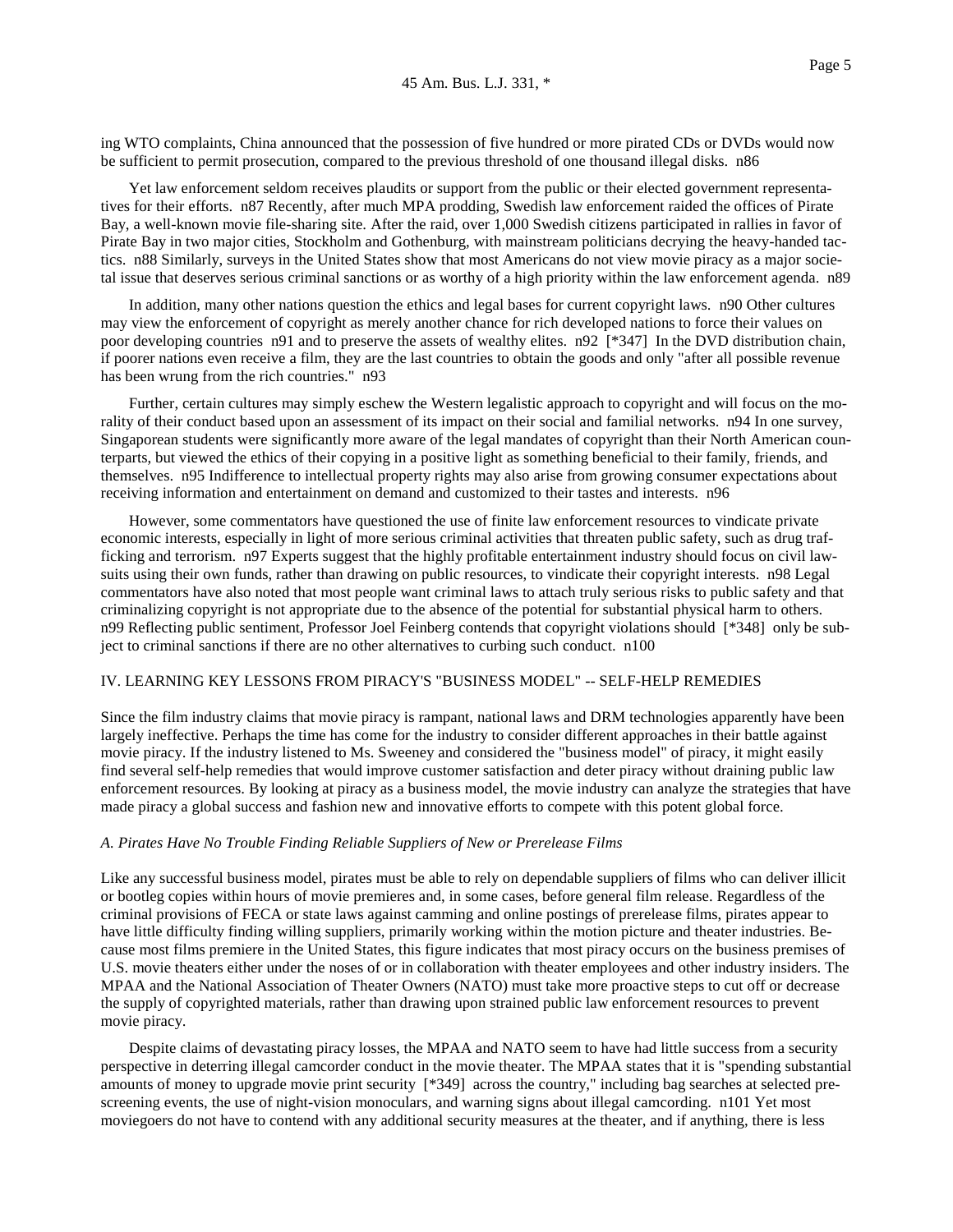staff presence in the viewing audience than in the old days of ushers patrolling with flashlights. With cammers being the overwhelming source for pirated films, the industry's security measures are clearly inadequate. If the MPAA and NATO were more vigilant about security inside U.S. cinemas, there would be less worry about piracy losses outside the multiplex.

However, in a competitive entertainment market, it seems unlikely that theater owners would want to further inconvenience theater patrons with additional security measures that may turn moviegoers off to the theater experience. n102 Also, theater owners may not be willing to invest more money on security when ninety percent of the ticket revenues for opening weeks go to the movie studios while selling concessions account for forty-six percent of all cinema profits. n103 Ian M. Judge, the director of operations at F.E.I. theaters, indicated that in today's movie world a cinema operator may not consider itself to be "a theater, but a restaurant that shows movies" which may result in less concern about film piracy. n104

In contrast to their willingness to use limited public law enforcement resources to fight piracy, the MPAA and NATO have focused largely on low-or no-cost tactics to prevent camming when the expenses come out of their own funds. n105 A review of the MPAA and NATO-sponsored guide, *Best Practices to Prevent Film Theft*, illustrates a generally superficial low-budget approach, including suggestions to theater employees to "look for [\*350] glowing lights" or "look for coats in summer" and posting signs that camcording is not allowed in the theater. n106 In addition, the guide suggests such basic film print security behavior as locking or alarming projection booth doors, not handing film prints over to unauthorized persons, making regular entries into print movement logs, and being vigilant about friends of staff in the projection booth. n107 Clearly mindful of expenses, the guide mildly suggests that cinema owners "consider hiring private security" primarily on major opening weekends for blockbuster films. n108

The movie industry also proclaims that NATO employees "are the first line of defense against this growing criminal enterprise." n109 Clearly, this defense is seriously flawed because cammers continue to be successful as consistent providers of illicit copies of first-run films to pirates. At present, the MPAA and NATO offer very weak training and incentive programs for theater employees to watch for and stop camming activities within the cinema. In 2005 the MPAA created fightfilmtheft.org, a rudimentary Web site that offers a brief online tutorial and quiz (with \$ 300.00 drawing) for theater employees. n110

In addition, their "Take Action" Reward Program offers employees the paltry sum of \$ 500.00 under very limited circumstances for preventing camming activities in the cinema. n111 The theater employee must meet five initial requirements to be eligible for the reward: (1) detect the individual using a camcorder in the cinema, (2) immediately contact law enforcement, (3) halt the recording before the film reaches its end, (4) complete a police report, and (5) contact the MPAA within twenty-four hours of the occurrence. n112 The theater employee is also warned not to endanger theater patrons when trying to stop camming, n113 but it is unclear how the [\*351] employee is supposed to recognize or prevent this potential threat. If they meet these mandates, they must then complete an application for the reward which can still be denied at the sole discretion of the MPAA and NATO. n114

Even though there are nearly 38,000 movie screens in the United States n115 with multiple showings every day of films, the reward program has only distributed rewards to eighty-four recipients since May 2004. n116 Considering the claimed losses due to camming, the small reward and associated limitations on receiving it are unlikely to encourage employees to make the extra, and perhaps dangerous, effort to stop this illegal conduct. These organizations need to undertake more proactive training of their employees, emphasizing the importance of protecting copyrighted films to sustain company revenues and employee job security. Theaters and film companies should also better supervise employees to ensure compliance with their legal and fiduciary duties regarding copyrighted movies. By improving theater security, strengthening employee training and supervision, and providing better reward incentives, the industry could help prevent camming in U.S. theaters and root out the main source of supply of pirated films.

Besides camming, pirates also often find helpful suppliers among other industry insiders, such as film critics, video store employees, and movie projectionists with pre- or early release access to films. n117 For example, two film critics were indicted in Operation Copycat for selling advance copies of films online, one claiming to have sold more than thirty-one films and the other more than one hundred advance copies. n118 Film critics and movie projectionists could be required to sign additional confidentiality agreements that spell out stiff civil remedies for selling or [\*352] disclosing copyrighted films to third parties as well as the potential for discharges or loss of any applicable licenses for offending employees.

The theater and movie industries could limit camming as well as the theft or illegal disclosure of film prints through the use of digital projection and distribution technology. n119 Digital projection systems replace physical copies of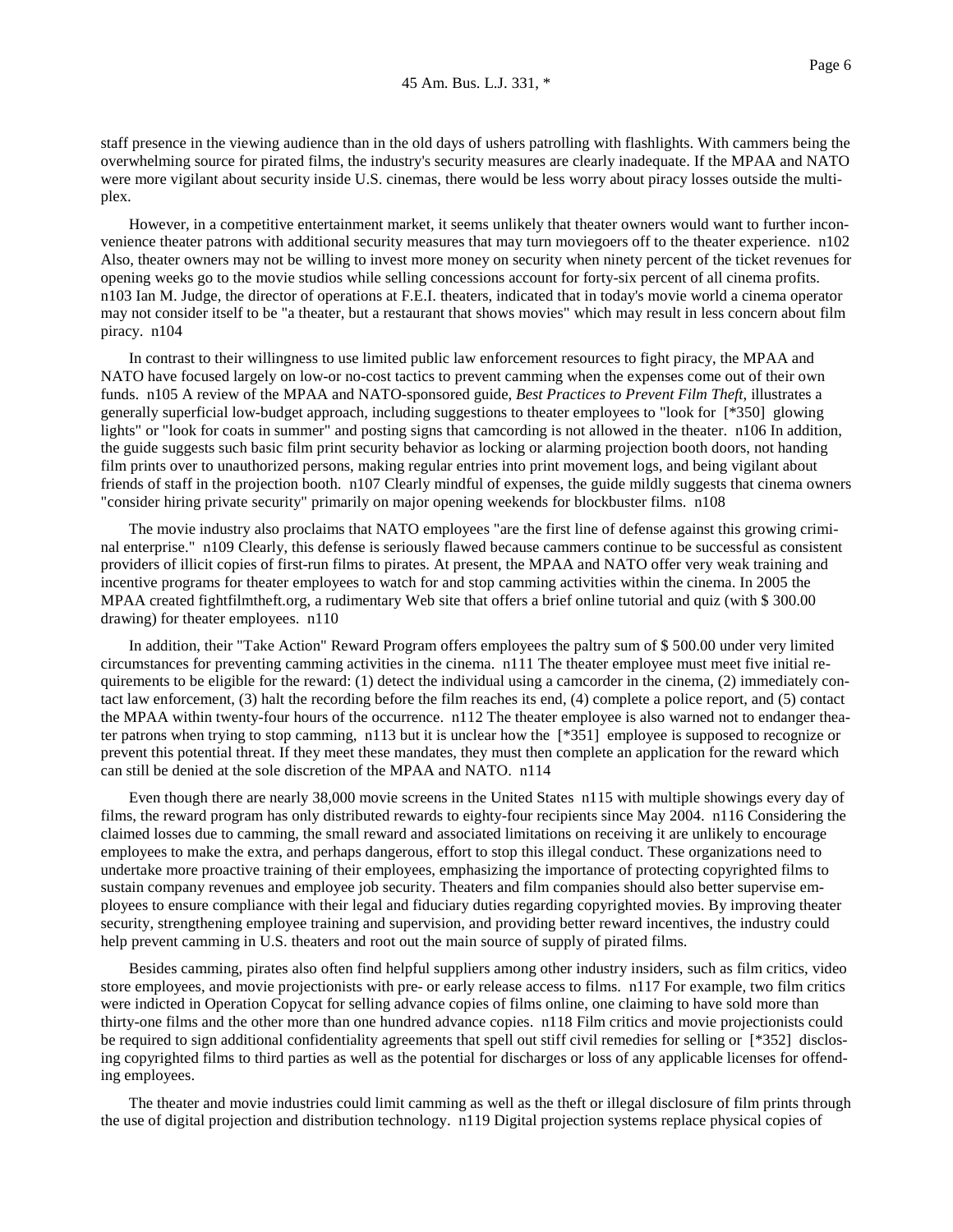films with digital ones that contain imperceptible "forensic trackers." n120 With digital cinema, physical prints need not be moved between theaters, n121 avoiding opportunities for theft or disclosure. Although digital projection does not prevent camming, investigators can examine the illicit copies for forensic markers, such as audio tones outside of human hearing or additional video frames unseen by the human eye, but captured on the camcorder which indicates the date, time, and location of the cammed movie. n122 The identifying information can be used to determine the source of the camming n123 and may aid in efforts to improve film protection and security at that theater. Inserting additional frames imperceptible to the audience, but picked up by the camcorder, also helps to degrade the quality of illegal copies. n124

This technological option already exists, but the cost of transitioning to the new digital equipment has led many theater owners to balk at this opportunity. n125 In 2005, cinema giants AMC Entertainment, Cinemark USA, and Regal Entertainment agreed to work together to volume purchase some of the devices to reduce costs and to create finance options to spread the costs of this new equipment. n126 It is expected that, by 2007, 4,000 digital cinema systems will be installed in the United States, a tiny influx against piracy in light of the nearly 38,000 movie screens in the [\*353] United States n127 and another 100,000 movie screens worldwide. n128 But ultimately the MPAA and NATO will have to work together to speed up this transition globally by sharing the costs for these innovations n129 to help combat illegal camming and reduce chances for film print theft.

#### *B. Pirates Give You Quick and Easy Access to a Great Selection of Movies at a Cheap Price*

Pirates and illegal downloading sites owe much of their success to their ability to meet consumer demand for greater choice as well as faster and cheaper access to a wide selection of materials. Although civil litigation and criminal prosecution helped to decrease some illegal file sharing of music, the development of legal file-sharing sites is widely viewed as the main reason for the downturn in illegal downloading. n130 Most industry experts contend that the availability of cheap and fast access to digital products is essential to deter illegal file sharing. n131

While the music industry has improved its fortunes by embracing legal digital downloading, the movie industry has been more resistant to change and has stumbled in its attempts to take advantage of this technological shift. n132 Legal movie downloading sites have been roundly criticized for offering limited selections and film downloads priced nearly the same as physical media. Unappealing technical restrictions also have harmed the viability of these movie sites by requiring consumers to buy new kinds of DVD media, software, and burners, locking users into certain proprietary platforms to play the downloaded movie, and/or requiring users to view films within twenty-four hours to avoid selfdeletion. n133

 [\*354] In addition, new movie downloads on legitimate sites are normally delayed by the industry's standard cycle of permitting films to first complete their theatrical runs before they move into other outlets, such as cable, pay-perview, and DVD release. n134 Over the past few years, the window between theatrical and DVD release has remained largely unchanged, about four-and-a-half months. n135 Unlike the industry, pirates manage to offer films within hours of a movie theatrical premiere and sometimes before a film has been formally debuted, at low or no cost.

One way to beat the pirates at their own game would be to experiment with options that allow fast, easy, and cheap public access to films. A controversial strategy is to release a film on DVD and cable television on the same day as the theatrical release of a film. This approach, called "day and date" release, n136 may blunt some piracy by allowing the general public to view or download films immediately in a variety of ways. The day-and-date release strategy has been highly criticized by traditional movie distributors who see it as endangering their revenues. n137

Award-winning director Steven Soderbergh of *Traffic* n138 and *Ocean's Eleven* n139 fame teamed up with Magnolia Pictures, Landmark Theaters, and HDNet Movies, a cable TV channel, to propose making six films that would use the day-and-date strategy. Their first effort at day-and-date release was the experimental digital film *Bubble*, a mystery using amateur actors released in January 2006. n140 The major theater chains boycotted the film, so *Bubble* only opened in thirty-two theaters, including nineteen Landmark theater screens, grossing only \$ 200,000 in box office [\*355] revenues. n141 However, the quirky film had some success in its revenues from HDNet, foreign presales, and DVD sales which were in excess of 100,000 units, more DVD sales than would be expected for this type of film under the standard distribution window. Undeterred by the mixed results, Magnolia and Soderburgh are planning to experiment with this approach on some future films. n142 Google Video has also undertaken some experimental film releases. In January 2006, Google provided online streaming of an independent filmmaker's digital thriller, *Waterborne*, for free for over two weeks as a marketing device. The service then opened the film up for free movie trailer downloads as well as film downloads in different formats; \$ 3.99 for high-definition (HD) and \$ 0.99 for low-definition versions.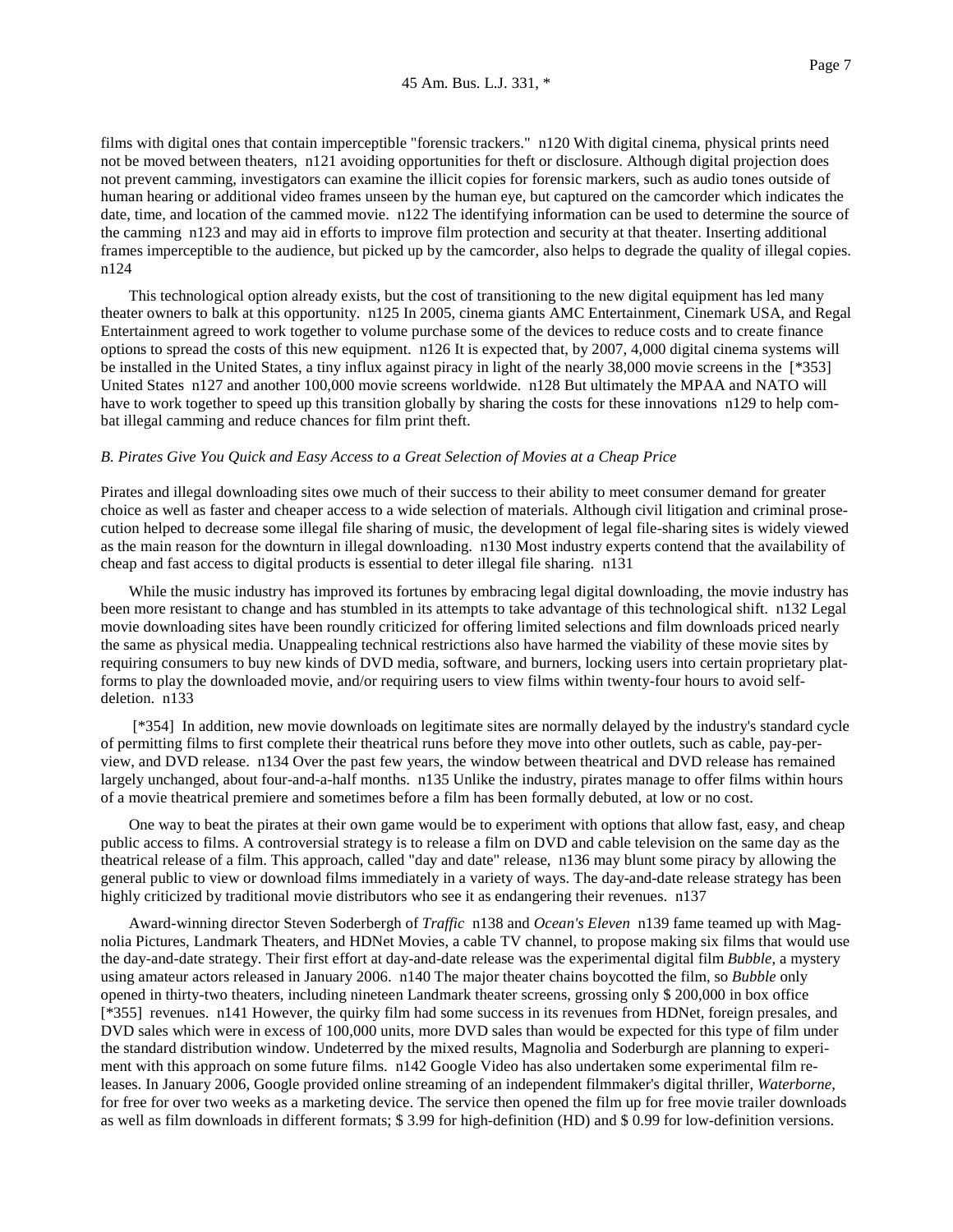The DVD release followed six weeks later, rather than the standard four-plus months. Although the initial revenues were disappointing, the experiment was considered an important first step for independent filmmakers seeking alternative channels for distribution as well as for consumers seeking quick and inexpensive access to content. n143

Subsequently, the Independent Film Channel announced that it would work with Comcast On-Demand to offer some independent films using the day-and-date release approach, permitting on-demand viewing at the same time as the theatrical release. n144 The movie industry needs to undertake more experimentation to provide consumers with quick and cost-effective access to a broad selection of films. As consumer demand for content continues to evolve and as consumer expectations for on-demand viewing increase, the development of creative and legal access to films will help benefit both the movie industry and consumers and deter movie piracy.

#### *C. Pirates Let You Watch (Or Not Watch) Your DVD Anywhere You Want to in the World*

Any good business recognizes that customer satisfaction is a key foundation for business success. Unlike the movie industry, pirates recognize that the customer is always right and that routinely irritating customers is bad for [\*356] business. Pirated copies of films involve stripping away a broad range of DRM protections built into DVDs that are bundled into the content scrambling system (CSS). n145 The movie industry indicates that CSS is critical to protect copyrighted films from piracy and national laws, such as the DMCA, and international treaties criminalize tools that block or strip away CSS. n146 While the filmmakers have a right to protect their creative works, copyright laws and the WIPO Internet treaties recognize the need for a balance between public access to creative materials and the protection of the rights of copyright owners. n147 In the industry's zeal for DRM, its actions have unfairly tipped this delicate balance in favor of copyright owners in a manner that harms public access to legally acquired DVDs n148 and pushes honest consumers toward piracy. n149 Consumer advocates are calling for greater transparency on the breadth of DRM limitations. n150

Region codes or locks on DVDs are a good example of commercial abuse of DRM under the CSS regime that has little to do with copyright protection and much to do with anticompetitive economic protectionism and unfair limits on customer fair use rights. n151 In 1996 the movie industry and DVD device manufacturers divided the globe into eight regions with the U.S. being Region 1. n152 These industries collaborated to create the DVD Copy Control Association which will only permit the use of CSS, the [\*357] gateway to DVD technology, to companies that agree to use CSS on their devices, including region locks. n153 Under this organization's mandates, the regional code embedded in the DVD must match the region code residing on the DVD device or else it will not play the DVD. n154 Therefore, region locks prevent consumers in one region of the world from playing back DVDs they legally purchased in another region of the world. n155 In 2005 the Blu-Ray Disc Association followed suit and adopted region codes for HD film releases, continuing these restrictive measures into the next generation of products. n156

Most consumers have no idea about region locks until after they have made an ill-fated purchase. Therefore, an individual who purchases an Australian film on vacation will not be able to play it on their DVD player in the United States because each country is in a separate, artificially created DVD region. n157 Similarly, researchers, educators, and students who may wish to explore another culture through film n158 or individuals who want to keep cultural ties with their native countries n159 are prevented from viewing items that they legally acquired because of region codes. Norwegian teen, Jon Johansen's desire to watch French DVDs by breaking these region locks led him and friends to create DeCSS to allow its viewing on a Linux DVD player and to post DeCSS code that circumvents DRM tools on the Internet. These action made him a marked man in the United States, but [\*358] resulted in two acquittals in Norway. n160 In addition, many developing nations rely on donated or low-cost used goods to gain access to instructional and creative works which is blocked by region-coding measures. n161

Prior to the development of DVDs, VHS tapes were not subject to region locks. One could buy a VHS tape and play it on any VCR player anywhere. With the advent of DVDs, consumers have seen a marked decrease in their access to legally obtained films through the use of region locks. While consumers have the right to watch legitimate DVDs from another region, the DMCA and other similar national laws criminalize consumer efforts to circumvent region locks on their own DVD player as well as others who might provide tools to help consumers avoid them. n162

With most films now released only on DVDs, it is becoming virtually impossible for consumers to make effective use of the prior alternative of region-free VHS tapes. n163 Copyrighted books, vinyl records, CDs, or VHS tapes can be purchased and enjoyed anywhere. However, consumers may not use their legally purchased DVDs anywhere. Although one can buy DVDs from across the globe, consumers cannot play them without having regionally matched DVD players. In essence, law-abiding consumers end up with less access to their legally acquired materials than pirates and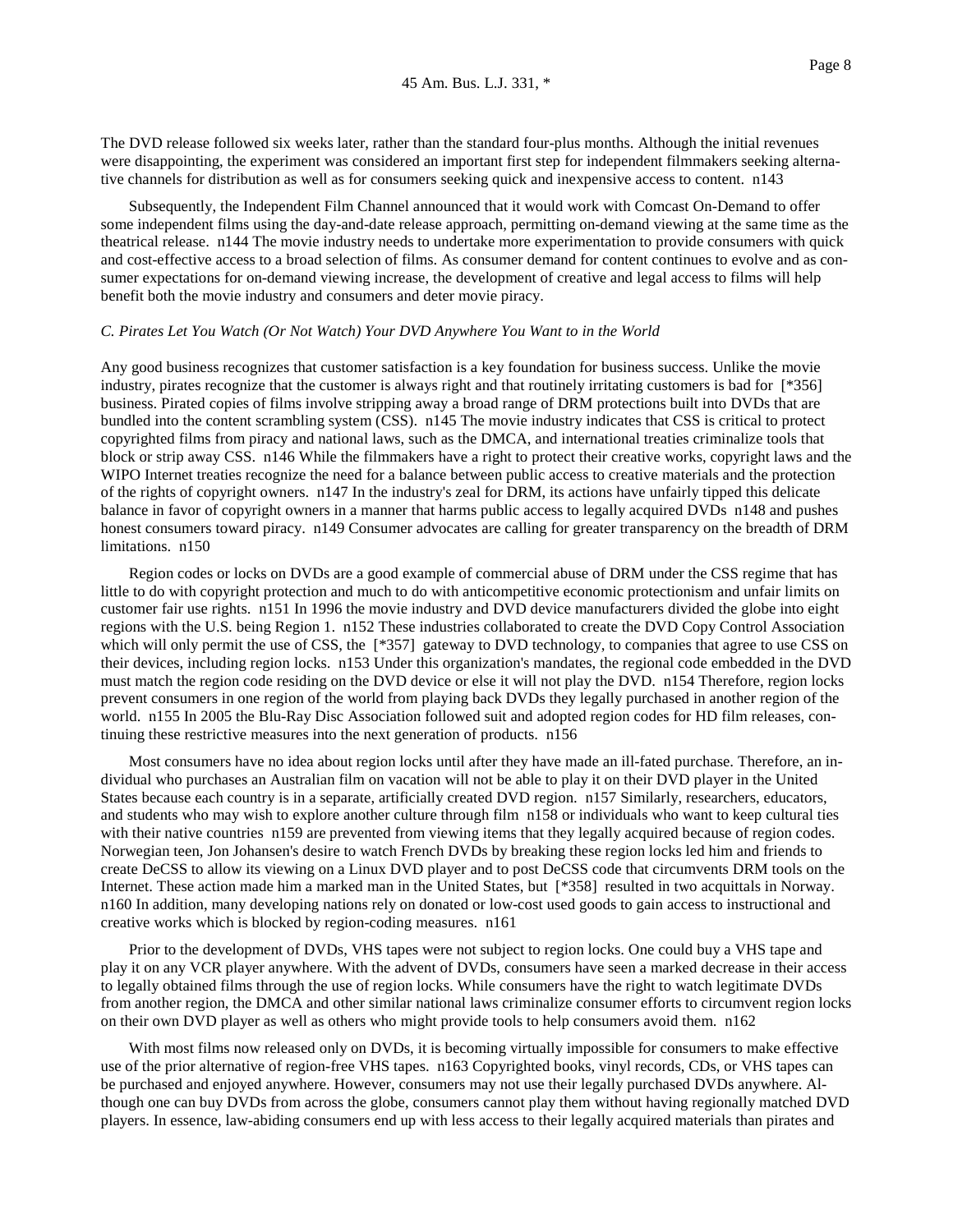those who trade or buy their illicit copies. Public access to creative works is being diminished unfairly under copyright law. n164

 [\*359] The consumer has few options to avoid region codes. Some consumers have altered their DVD players with mod chips that disable regional locks, which are illegal in the United States under the DMCA and of questionable legality in other nations. n165 Second, DVD viewers could import expensive region-free DVD players with disabled region locks. n166 However, the film industry recently introduced Regional Coding Enhancement to ensure that certain Region 1 DVDs will not even play on region-free DVD players. n167

Therefore, the consumer might be forced to buy multiple DVD players for each region represented in their DVD collection or multiple copies of the same DVD (if they can find it) to match the region code on their current DVD device. n168 The Copyright Office recognized that viewing nonregion DVDs is a noninfringing activity, yet concluded that any additional costs to consumers were a "mere inconvenience" and rejected a request for an exemption from region locks under the DMCA. n169

Recognizing the consumer's dilemma, some savvy DVD device makers, outside of the CSS licensing scheme, have found that DVDs may be coded for use in two separate regions that may share a common language and the same television format, such as the United Kingdom (Region2) and Australia (Region 4), and have begun to offer combination DVD players coded for both regions that utilize the PAL television format. n170 For the technically astute, some DVD players permit limited switching between regions, but remain stuck on one region once the maximum number of changes (usually 4 or 5) is reached, preventing further out-of-region movie screening. n171 Faced with having to shell out even more money to buy redundant equipment to view legally purchased films, n172 it is no surprise that pirates with their region-free DVDs are so successful.

 [\*360] The movie industry itself recognizes that frustrated consumers will pirate content n173 and its persistent use of region codes promotes a market for pirated films without DRM controls. Experts contend that region codes are technically distinct from other DRM tools and could easily be removed without hampering other antitheft controls. n174 The industry could follow the pirate's business model and offer region-free films, helping to reduce the demand for pirated films, but so far has chosen not to do so. Although the licensing mandates of CSS only bind DVD device makers, the film industry prefers to retain region locks purely for commercial and anticompetitive reasons, such as segmenting markets for film advertising and distribution purposes, n175 protecting theatrical revenues as movies are released over time globally n176 and keeping out parallel imports of DVDs. The region locks also allow the movie industry to engage in global price discrimination for the same titles, n177 to distribute poorer quality DVD options to non-- Region 1 countries, n178 and to lock consumers into film collections and DVD devices solely from one artificially created region. n179

The industry's own failure to step away from this anticompetitive and anticonsumer approach is only further fueling the already healthy market for pirated films. To help decrease the piracy incentive, the industry need only remove region locks from its own products and allow the DVD Copy Control Association to release CSS licensees from the region lock requirement. n180 By ignoring this self-help remedy, the movie industry is forcing honest consumers to seek out pirated movies.

 [\*361] While region codes block honest consumers from viewing DVDs, the film industry conversely often forces viewers to watch certain DVD materials under the DRM regime. Typically, one cannot fast-forward past copyright declarations and warnings about illegal copying and distribution of films. In addition, under the guise of DRM, the film industry stops legitimate consumers from skipping past previews and other promotional materials at the start of a legally obtained DVD. n181 In some instances, parents may wish to skip over trailers for films or promotional ads they believe are inappropriate for their children's viewing. n182

Although copyright warnings are relevant to DRM and copyright protections, slipping in mandatory advertising materials about an upcoming film or DVD release under the DRM regime is absurd. While a reader can skip ahead in a book or a listener might fast-forward through a song, DVD viewers do not have the same control over their private movie experience. n183 Consumer advocates have pressed the Copyright Office for an exemption to access controls under the DMCA to allow purchasers to skip over promotional materials. However, the Copyright Office determined that "being forced to play (not necessarily watch) the promotional material constituted no more than a mere inconvenience for users" and refused to grant the exemption under the DMCA. n184 Unlike legitimate purchasers, [\*362] those who purchase bootleg or illicit copies of DVDs are not required to play promotional materials. Clearly, pirates are smart enough to recognize that inconveniencing their users is bad for business. One wonders why the film industry has not similarly recognized the importance of customer satisfaction and the importance of allowing consumers to shape their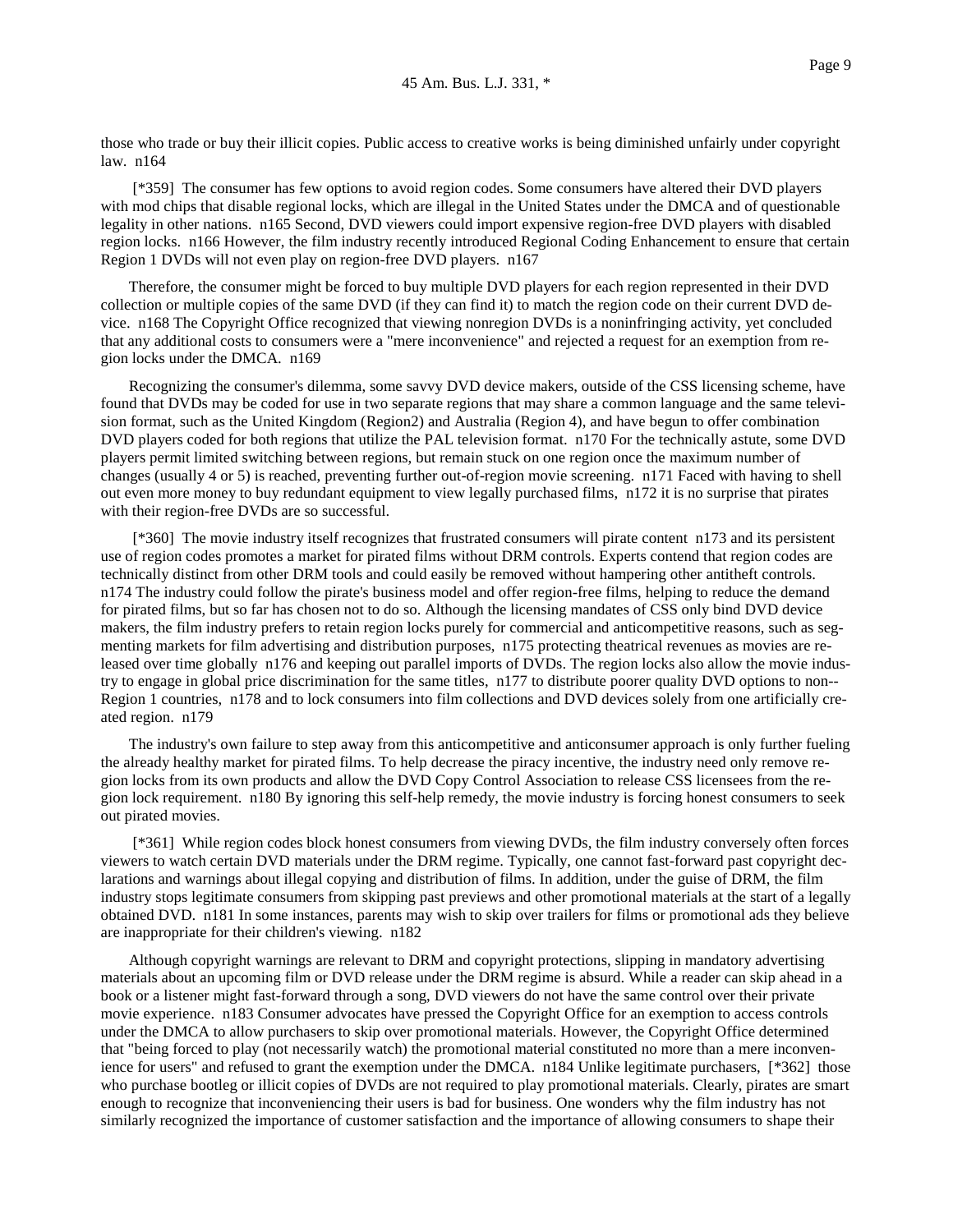own DVD viewing experiences. As part of DRM, mandatory promotional materials are not relevant to copyright protection and the industry should stop forcing legitimate buyers to view their promotional materials.

#### *D. Pirates Allow One to Make Personal Copies of One's Purchases*

Consumers who legitimately purchase DVDs may wish to copy all or part of a DVD under the provisions of fair use. Some users may make noncommercial backup copies for personal use should the original be lost or damaged. In other cases, the consumer may wish to space-shift the DVD to different devices, such as other DVD players or computers in the home, at work, or on the road. For example, an individual may wish to make a personal copy of a DVD for viewing on an airplane flight or by passengers on a long car ride. In addition, educators and students may wish to copy portions of a DVD as part of a compilation of materials for critical review or educational comparison in classroom presentations. n185

Even though the Copyright Office has rejected the consumer's fair use right to make DVD copies as actionable infringements, courts have taken a different view finding that CSS may indeed block some fair uses of DVD materials, such as personal backup copies. While recognizing consumer rights to make copies in certain fair use instances, the courts have determined that access to tools they would need to circumvent CSS in order to make copies, such as DeCSS or DVD copying programs, are illegal under the DMCA. n186 [\*363] Therefore, fair use is acknowledged, but the tools for consumers to take advantage of fair use are banned. In *Universal City Studios, Inc. v. Reimerdes*, the court recognized this obvious dilemma.

The use of technological means of controlling access to a copyrighted work may affect the ability to make fair uses of the work. Focusing specifically on the facts of this case, the application of CSS to encrypt a copyrighted motion picture requires the use of a compliant DVD player to view or listen to the movie. Perhaps more significantly, it prevents exact copying of either the video or the audio portion of all or any part of the film. This latter point means that certain uses that might qualify as "fair" for purposes of copyright infringement--for example, the preparation by a film studies professor of a single CD-ROM or tape containing two scenes from different movies in order to illustrate a point in a lecture on cinematography, as opposed to showing relevant parts of two different DVDs--would be difficult or impossible absent circumvention of the CSS encryption. n187

Outside the United States, private copying exceptions have long been recognized under copyright in such nations as Austria, Canada, France, Germany, Italy, and the Netherlands. n188 Consumer and legal advocates have challenged the ability of DRM to supersede national laws that permit private copying of legitimately purchased copyrighted materials. n189 EU nations have had difficulty trying to reconcile national laws on private copying with the EUCD's protections of DRM and it is unclear how these different approaches will be harmonized. n190 Italy left its private copy law intact, while Germany and Austria tightened up the breadth of private copying while legalizing only certain kinds of DRM systems. Similar to the United States, the United Kingdom determined that a case-by-case approach would work best in handling such fair use conflicts. n191 However, recent court decisions in France, Belgium, and Germany illustrate a growing trend away from allowing private copying in the digital environment. n192

 [\*364] In the absence of disclosure obligations on DVDs, most consumers have no idea that they cannot make backup copies until they try to do it. n193 Individuals who share or buy illicit DVDs do not have to contend with DRM and therefore can make unlimited copies, for themselves or anyone they wish. Meanwhile, honest consumers are once again punished when they buy legitimate DVDs because of undisclosed DRM restrictions. Disclosure of these limitations is one option, but it is important to recognize that DRM is a software issue that could also be reprogrammed to allow one or two private copies.

Critics of DRM have argued that, with piracy rampant in society, the film industry should be looking for alternative business models and creative compensation schemes rather than propping up outdated ones through tighter DRM controls. n194 Rather than limiting use through DRM, media industries should focus on developing new business models and tracking mechanisms to ensure payment, such as royalty funds, peer referral groups, and secure viewing groups. n195

For example, in Canada, copyrighted musical materials may be downloaded from file-sharing sites if limited to private use. n196 To compensate artists, the Canadian government taxes blank media and other recording products that provide revenues for a royalty fund that compensates artists. n197 Other countries, such as Sweden and Finland, have broadened private copying taxes to a wide range of blank media, including DVDs, that allow some copying for non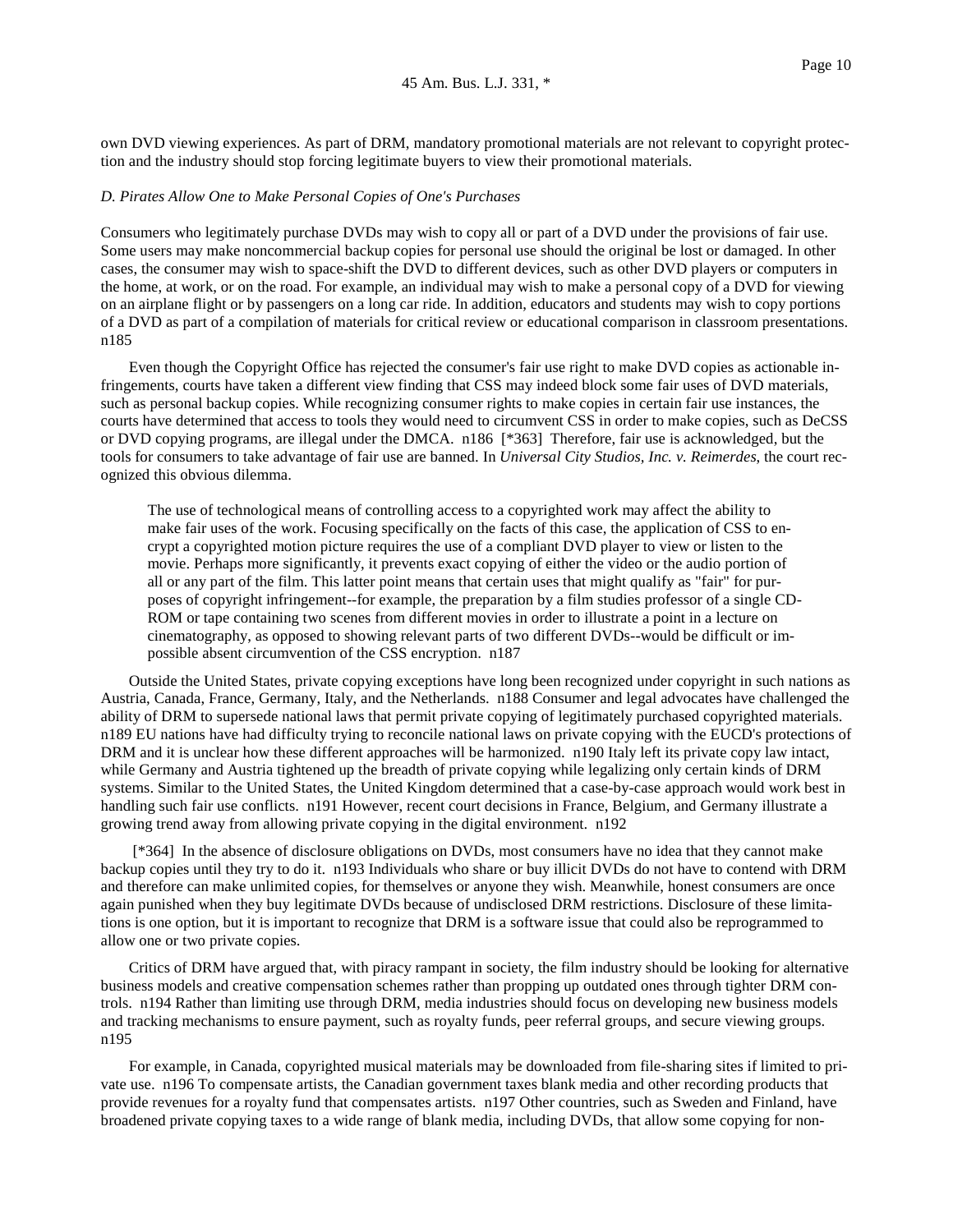commercial purposes by placing levies on the copying tools and accessories to fund royalties for copyright holders. n198

 [\*365] With a peer referral system, individuals recommend video playlists to others who receive a limited number of free plays. If, after their free plays, they decide to purchase the item, then the referring member receives a commission on the legitimate purchase. n199

Under secure viewing groups, a purchaser or subscriber would be allowed to make copies and use media within a registered network of televisions, computers, and cell phones. In this environment, consumers can make personal copies of legally obtained materials for viewing among a variety of devices. n200 Currently, TiVo offers TiVoToGo to its DVR subscribers as a way of allowing them access to materials between various registered devices. n201 By reshaping DRM to emphasize payment tracking and new compensation schemes, rather than broadly restricting use, the movie industry would provide legitimate purchasers with copying opportunities that pirates already offer to their customers.

#### *E. Pirates Don't Care About Proprietary DRM Formats*

Despite the record-breaking box office revenues in 2006, the film industry still makes most of its money from home video entertainment (47.1%) and not from theater revenues (15.7%). n202 In addition, the MPAA has found that their most avid moviegoers either own or subscribe to five or more home-based technologies. n203 As devices for viewing content proliferate, legitimate file sharers and consumers are discovering on their own that different media distributors are using different DRM formats. While users may have a variety of hardware for viewing content, they may find that content they legitimately downloaded or purchased may only play on [\*366] certain complementary device platforms. n204 For example, films purchased at the iTunes Store may only operate on Apple devices while a film purchased as a DVD cannot be easily transferred for viewing on a video iPod. n205 In November 2006 the MPAA sued Load 'N Go services under the DMCA for ripping and reencoding consumers' legally obtained DVDs for viewing on their iPods. n206

Because DRM is focused on restricting use, consumers find themselves in the position of trying to determine which DRM format will provide them with the broadest range of devices for viewing, sometimes referred to as a "DRM ecosystem." n207 Ultimately, consumers once again are locked into one set of devices with little opportunity to change platforms without considerable expense. n208 Furthermore, consumers have to deal with software or product updates that may make their prior content purchases obsolete or inoperable. n209 The industry itself has recognized that the lack of DRM interoperability between home devices has also pushed many legitimate consumers to piracy. n210

The movie business is calling for the establishment of an interoperable DRM solution that will maximize the consumer's ability to play content on multiple devices. n211 The establishment of DRM standards or protocols is one way to improve interoperability and make it easier for consumers to use legally obtained movies on a variety of devices without sacrificing the protection of copyright. n212 However, concerns have been raised that dominant media players will attempt to skew any protocols to [\*367] maximize benefits for their own platforms. n213 Unfortunately, with three separate organizations working on different DRM interoperability standards or protocols for home networks, it is unlikely that a uniform solution will emerge any time soon. n214

While some battle over the proper DRM standards for increased interoperability, others contend that the real problem is the unwillingness of companies to step away from proprietary formats to open-source formats, such as OGG formats. n215 Open-source formats could be licensed for use on a broad range of platforms, dramatically reducing DRM interoperability obstacles. n216 Open-source advocates contend that OGG formats will spur unprecedented innovation and creativity in video devices which has long been dormant under the control of the DVD Copy Control Association as well as promote consumer choice as to device platforms. n217

Despite calls for improved DRM interoperability, the continuing problem works to the benefit of the film business so there is no real urgency from the industry's perspective.

It's perfect for the movie studios . . . . [T]hey get to sell you the same content multiple times for multiple devices. Say you purchased a copy of The Hitchhiker's Guide to the Galaxy when it came out on DVD. If you want a version to play on your iPod, you have no legal way of getting one other than spending \$ 9.99 for an iPod friendly copy at the iTunes Store. It's a great scheme for the movie studios, but really bad news for consumers. n218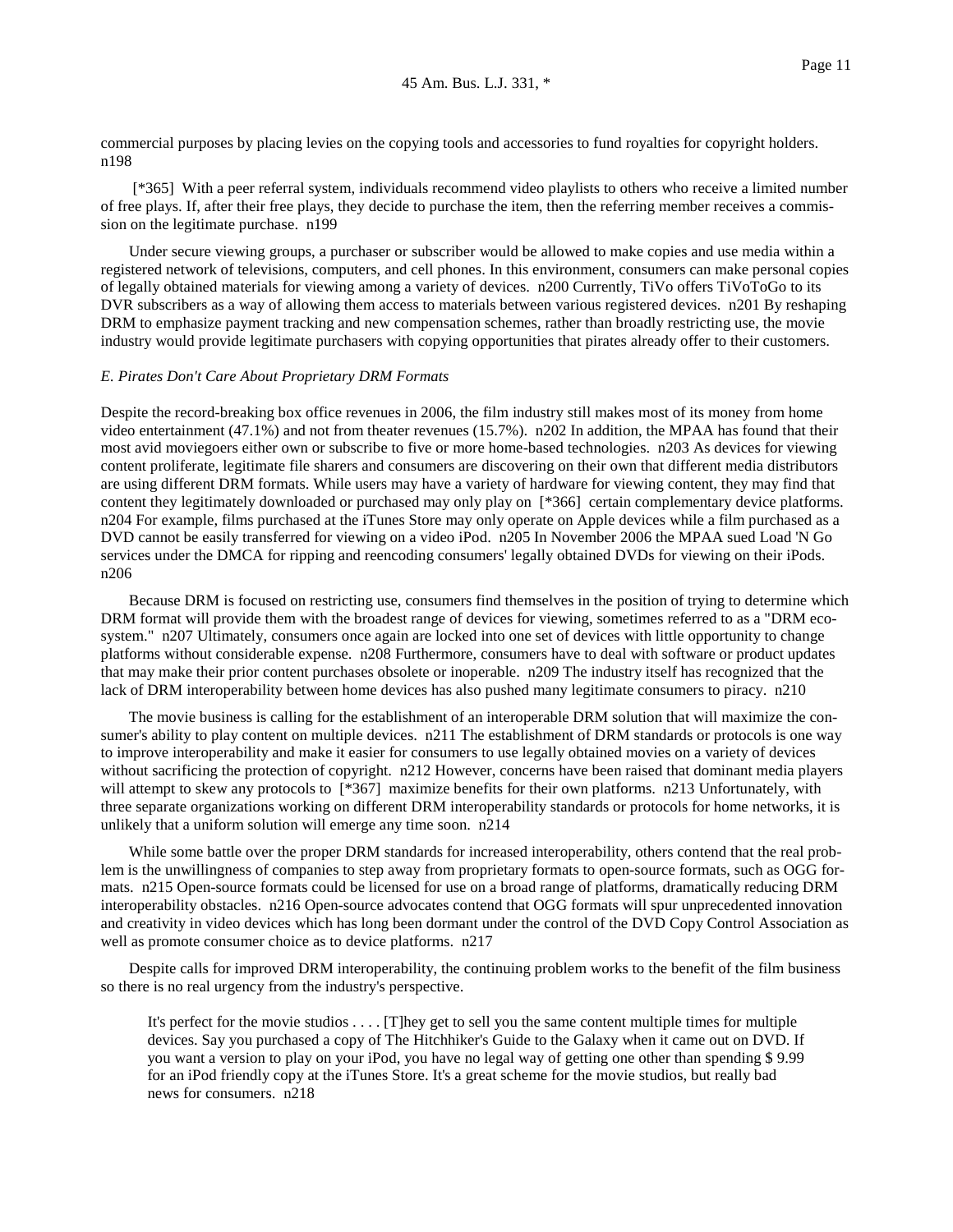Although the movie industry cries "crocodile tears" over DRM interoperability, pirates do not make their customers hassle with such worries. Pirates are not wedded to any proprietary DRM format so they just [\*368] strip out DRM controls, making it easier for their customers to use or customize their purchases for use on different devices. Once again, the honest consumer remains disadvantaged, largely because the movie industry cannot or is not motivated to solve the DRM interoperability problem it helped to create.

## V. CONCLUSION

It is obvious that the enactment of tougher criminal laws and the tightening of DRM controls have done little to blunt movie piracy worldwide and have pushed many honest consumers to seek out pirated films and DRM circumvention tools. In order to compete with the piracy model, the movie and theater industries need to undertake a serious review of numerous self-help remedies that will aid efforts to thwart piracy without alienating their customer base and straining limited public law enforcement resources. First, the supply of pirated films, coming primarily from industry insiders, can be severely limited through improved theater security, strengthened employee training and supervision, greater reward incentives against camming, and serious civil sanctions and workplace consequences for offending insiders. In addition, the movie makers and theater owners should collaborate to accelerate the transition to digital cinema systems that offer greater protections from illegal camming and help decrease opportunities for the theft or improper disclosure of film prints.

Second, the film business should creatively experiment with ways to offer the public faster and cheaper access to a broad selection of films. Movie file-sharing sites need to provide better and more cost-effective film downloading options and be revamped to decrease onerous and expensive technical requirements and to improve the breadth of site offerings. The industry also should continue to experiment with new release strategies aimed at speeding up public access to films.

Third, the film industry should seriously reevaluate the benefits and burdens of DRM. Unnecessary DRM controls, such as region locks and required promotional materials, should be immediately removed. Future programming of DRM controls on DVDs could be coded to allow legitimate purchasers to make at least one personal copy of their legally obtained films. Rather than focusing on limiting consumer use through restrictive DRM measures, the movie industry also should develop and [\*369] implement new business models focusing on tracking payment and usage, such as royalty funds, peer referral systems, and secure viewing groups.

Lastly, the movie industry should be driving hard to resolve the DRM interoperability problem it helped to foster so that consumers can fairly use their purchased works on a wide range of devices without being locked into certain proprietary device platforms. Although unified efforts to establish DRM standards and protocols may be one path, opensource formats may better serve the long-term needs of consumers while invigorating innovation in the movie device manufacturing sector.

Despite these numerous self-help remedies, the movie industry will likely opt to continue on the same path of demanding tougher criminal sanctions and prosecutions while maintaining DRM measures that are certain to irritate their legitimate customers and promote the consumer demand for pirated films. At most, the industry may grudgingly offer to disclose the impact of DRM controls on consumers in the fine print that pirates would not bother their customers with in this competitive environment. Unfortunately, the film industry seems to be moving slower than a dinosaur in *Jurassic Park* to learn the customer satisfaction lessons of the business model of piracy, ensuring that their disaster movie, *Global Movie Piracy*, will have a long and successful run worldwide.

#### **Legal Topics:**

For related research and practice materials, see the following legal topics: Copyright LawCivil Infringement ActionsGeneral OverviewCopyright LawCriminal OffensesGeneral OverviewEvidenceDemonstrative EvidenceVisual Formats

# **FOOTNOTES:**

n1 Howard Rabinowitz, *The End is Near! Why Disaster Movies Make Sense in the '90s--and Dollars*, Wash. Monthly, Apr. 1997, http://findarticles.com/p/articles/mi\_m1316/is\_n4\_v29/ai\_19279949.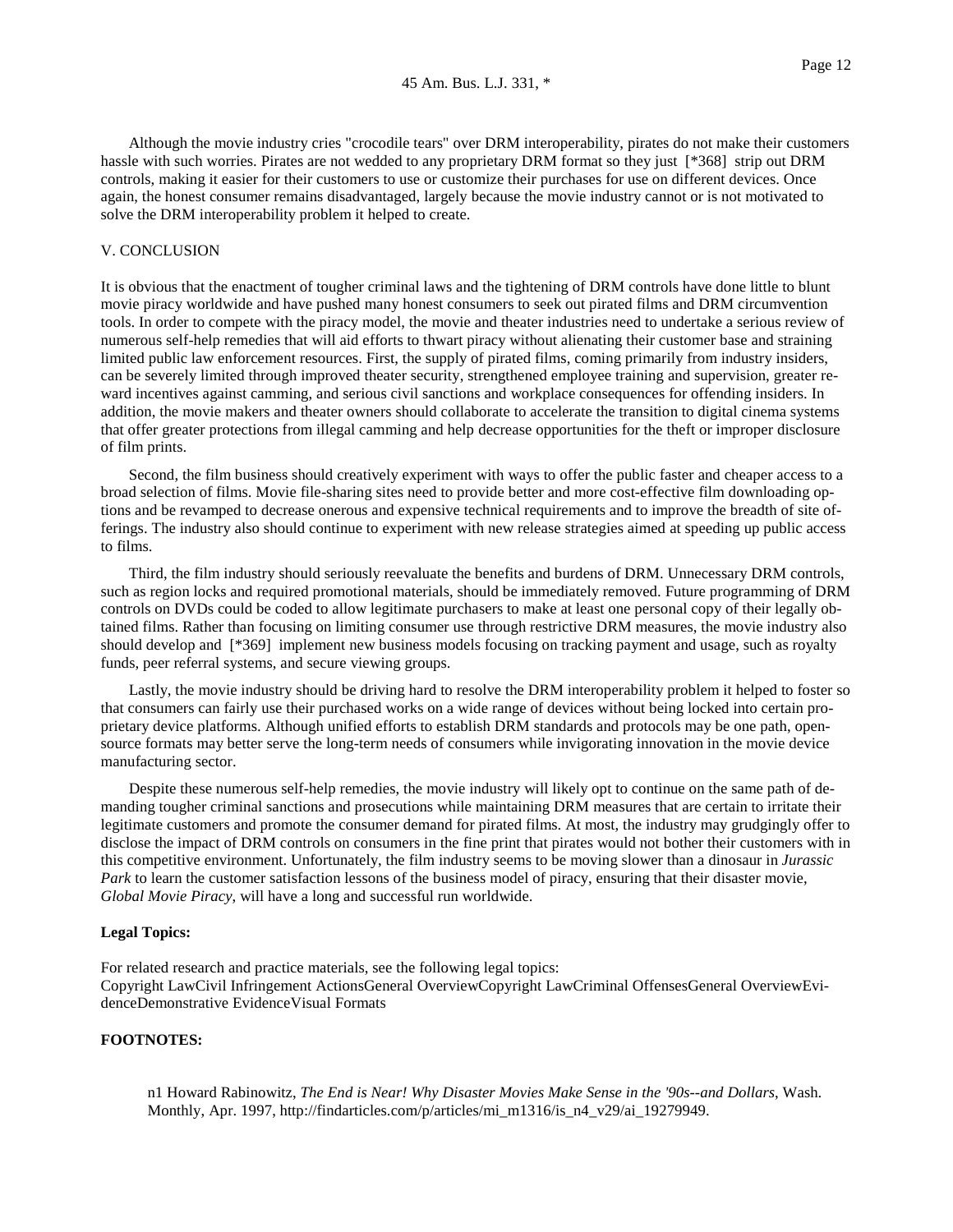n2 THE TOWERING INFERNO (Irwin Allen Prods. 1974).

n3 JURASSIC PARK (Universal Pictures 1993).

n4 EARTHQUAKE (Filmakers Group 1974).

n5 TWISTER (Warner Bros. Pictures 1976).

n6 ARMAGEDDON (Touchstone Pictures 1998).

n7 WAR OF THE WORLDS (Paramount Pictures 1953).

n8 THE DAY AFTER TOMORROW (Twentieth Century-Fox Film Corp. 2004).

n9 MPAA, 2005 U.S. PIRACY FACT SHEFE http://www.mpaa.org/USpiracyfactsheet.pdf (last visited Dec. 15, 2007) [hereinafter MPAA 2005 FACT SHEET]. In coordination with global law enforcement, the international Motion Picture Association (MPA) reported 43,000 antipiracy raids in which more than 81 million illegal DVDs were seized. *Id.* In addition, the MPA asserted that over 100 major Internet piracy facilitators and seven of the major Internet release or warez groups were shut down. *Id.*

n10 Press Release, MPAA, Motion Picture Piracy Costs U.S. Economy Thousands of Jobs, Billions in Lost Wages (Sept. 29, 2006), http://www.mpaa.org/PressReleases.asp (follow "search" hyperlink, then enter title). The Institute for Policy Innovation, a nonprofit think tank, also found that movie piracy cost \$ 5.5 billion in lost wages and \$ 20.5 billion in lost productivity. STEPHEN E. SIWEK, INSTITUTE FOR POLICY INNOVA-TION, THE TRUE COST OF MOTION PICTURE PIRACY TO THE U.S. ECONOMY 2 (Sept. 2006), http://www.ipi.org/ipi/IPIPublications.nsf/PublicationLookupFullText/E274F77ADF58BD08862571F8001BA6 BF (last visited Dec. 31, 2007). *See infra* note 26 and accompanying text (criticisms of claimed movie industry losses due to piracy).

n11 Richard Taylor, Senior V.P., External Affairs & Educ., MPAA, Presentation to the Subcommittee on Courts, the Internet, and Intellectual Property: Piracy on Campus: An Overview of the Problem and a Look at Emerging Practices to Reduce Online Theft of Copyrighted Works (Sept. 22, 2005), at 2, http://www.mpaa.org/MPAA%20testimony%20for%209.22.05%20hearing.pdf. Mr. Taylor also claimed that the average film costs approximately \$ 100 million. *Id.* He indicated that six in ten films never break even and must often rely on the ancillary markets of home video, pay per view, cable, and free TV in hopes of making a profit or breaking even. *Id.* Mr. Taylor cited Deloitte and Touche estimates that find that nearly 400,000 movies are illegally downloaded each day, further risking the economic viability of movie making. *Id.*

n12 Michael Liedtke, *Google Video Suit could Signal YouTube Trouble Ahead*, USA TODAY, Nov. 8, 2006, http://www.usatoday.com/tech/news/2006-11-08-google-sued\_x.htm; Alex Veiga, *Morris: YouTube, MySpace Abuse Copyright*, ASSOCIATED PRESS, Sept. 14, 2006; Martyn Williams, *YouTube Tackles Copyright*, PC WORLD, Sept. 2006, http://www.pcworld.com/article/id,128743/article.html. *See also supra* note 11 and accompanying text (estimates of illegally downloaded films each day).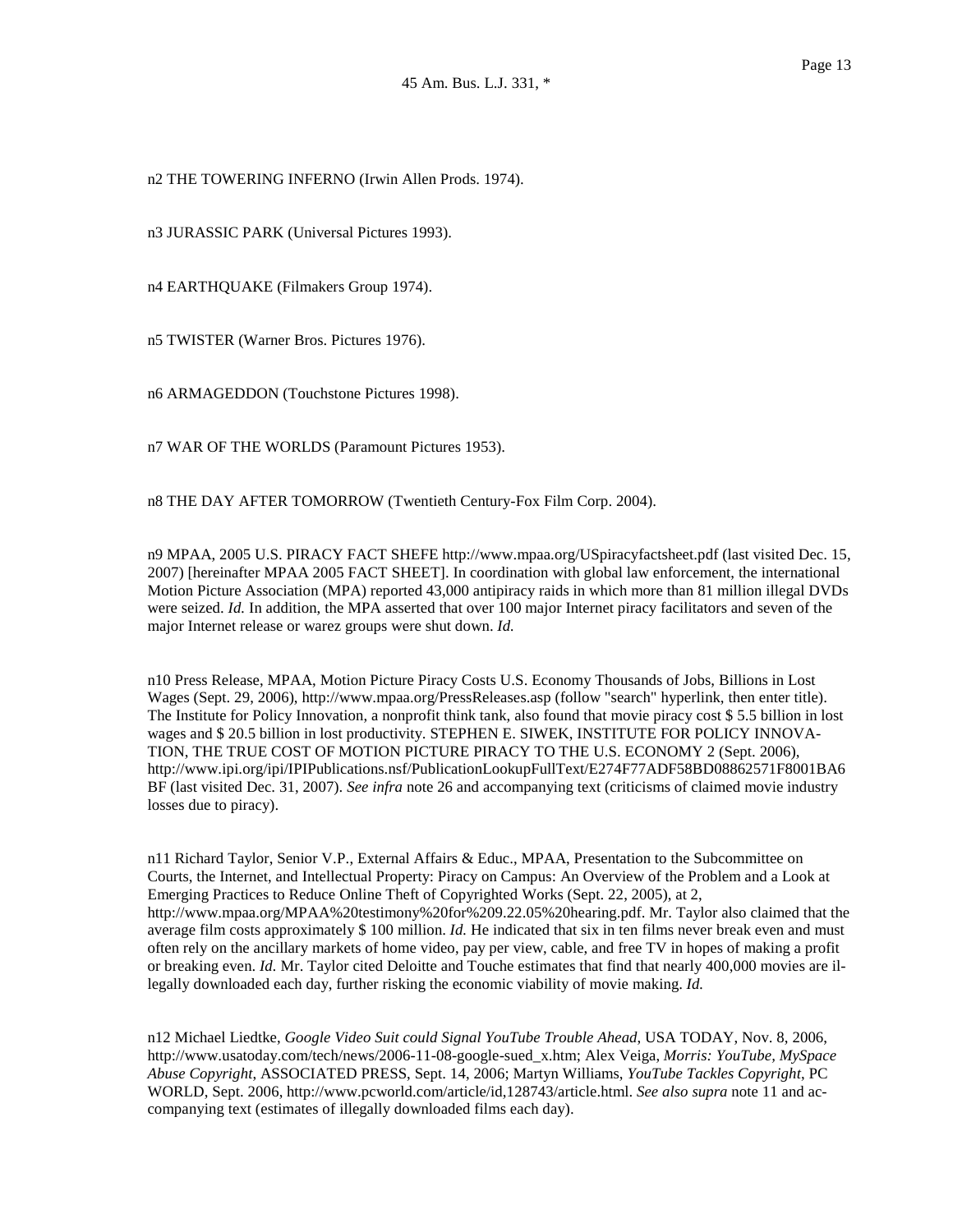n13 MGM Studios, Inc. v. Grokster, Ltd., 545 U.S. 913 (2005) (holding that peer-to-peer file-sharing sites may be held liable for vicarious and/or contributory copyright infringement); Universal City Studios, Inc. v. Corley, 273 F.3d 429 (2d Cir. 2001) (holding that DeCSS or DVD copying programs are illegal under DMCA); Universal City Studios, Inc. v. Reimerdes, 111 F. Supp. 2d 294 (S.D.N.Y. 2000) (enjoining defendants from posting DeCSS and/or electronically linking their site to other sites that posted DeCSS). *See also* MPAA 2005 FACT SHEET, *supra* note 9 (discussing recent law enforcement antipiracy raids).

n14 321 Studios v. MGM Studios, Inc., 307 F. Supp. 2d 1085 (N.D. Cal. 2004) (holding that providing DVD duplication software, even for fair use copying, violated anticircumvention provisions of the DMCA). *See also* John Borland, *Judge: DVD-copying Software is Illegal*, CNET NEWS.Com, Feb. 20, 2004, http://www.news.com/2100-1025\_3-5162749.html (reviewing 321 Studios' legal battles with the motion picture industry).

n15 Steven Daly, *Pirates of the Multiplex*, Vanity Fair, Mar. 2007, at 284, 286; Lori A. Morea, *The Future of Music in a Digital Age: The Ongoing Conflict between Copyright Law and Peer-to-Peer Technology*, 28 CAMPBELL L. REV. 195, 212 (2006); MPAA 2005 Fact Sheet, *supra* note 9.

n16 *See* John B. Clark, *Copyright Law and the Digital Millennium Copyright Act: Do the Penalties Fit the Crime?*, 32 NEW ENG. J. ON GRIM. & CIV. CONFINEMENT 373, 391-92 (2006); HEDI NASHERI, NAT'L INST. OF JUST., THE INT'L CENTER DEPT. OF JUST., ADDRESSING GLOBAL SCOPE OF INTELLEC-TUAL PROPERTY LAW 65-66 (Nov. 2004), http://www.ncjrs.gov/pdffiles1/nij/grants/208384.pdf; MPAA 2005 FACT SHEET, *supra* note 9. In his report for the Department of Justice, Mr. Nasheri stated that

[intellectual property] piracy is unfortunately considered as a low-risk, high profit criminal enterprise which is widely tolerated and universally ignored. It is common for the public to think of [intellectual property] piracy as a victimless crime, a minor economic offense that only affects wealthy corporations and does no real harm to society or to individuals ... Law enforcement and prosecutors get little credit for arrests and/or seizures. It's often viewed as a civil enforcement problem and often time the question becomes so why not let the wealthy companies or the wealthy industries police this problem themselves?

NASHERI, *supra*, at 80-81 (footnotes omitted). *See* Morea, *supra* note 15, at 410-11 (asserting that civil lawsuits and injunctive relief can be "highly effective at curbing infringement"). In addition, differing social or cultural views of copyright infringement create a great deal of "moral ambiguity" about or indifference to illegal downloading. Eric Goldman, *A Road to No Warez: The No Electronic Theft Act and Criminal Copyright Infringement*, 82 OR. L. REV. 369, 401 (2003); Morea, *supra* note 15, at 222; NASHERI, *supra* note 16, at 18.

n17 MPAA 2005 FACT SHEET, *supra* note 9; WORLD INTELLECTUAL PROPERTY ORGANIZATION (WIPO) PROGRAM ACTIVITIES: CAMPAIGNS 1 (2007), http://www.wipoint/ipdevelopment/en/creative\_industry/campaigns.html (last visited Sept. 7, 2007).

n18 Bryan Gardiner, *MPAA: Frustrated Consumers Will Pirate*, PCMAG.Com, Oct. 16, 2006, http://www.pcmag.com/print\_article2/0,1217,a=191502,00.asp; Taylor, *supra* note 11, at 2-3.

n19 Gardiner, *supra* note 18; Taylor, *supra* note 11, at 2-3 & 7.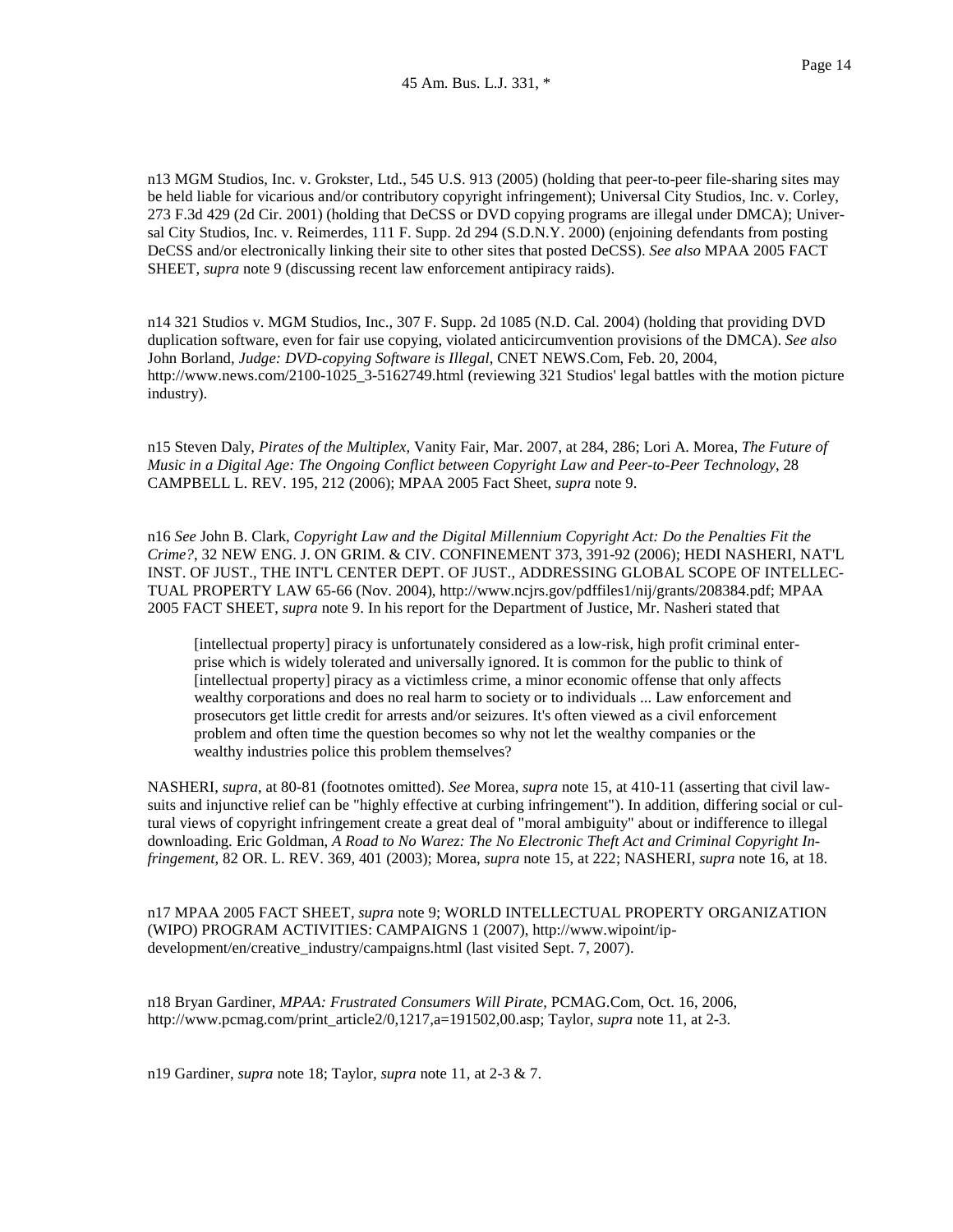n20 *See infra* note 160 and accompanying text.

n21 *See infra* note 165 and accompanying text.

# n22 ELECTRONIC FRONTIER FOUNDATION (EFF), REPLY COMMENT OF THE ELECTRONIC FRONTIER FOUNDATION 3-4 & 6 (2006),

http://w2.eff.org/IP/DMCA/copyrightoffice/2006\_DMCA\_RM\_EFF\_reply\_comments.pdf [hereinafter EFF RE-PLY COMMENT]; Stuart Haber et al., *If Piracy is the Problem, Is DRM the Answer?, in* DIGITAL RIGHTS MANAGEMENT 231 & 233 (Eberhard Becker et al. eds., 2003). Mr. Haber and his coauthors at Hewlett-Packard stated that "[o]rdinary DRM will not prevent piracy and it is questionable whether or not draconian DRM can be effective either. Legal attacks will probably never make the Darknet completely go away." *Id.* at 231.

n23 Clark, *supra* note 16, at 391 & 402-03; Justin D. Fitzdam, *Private Enforcement of the Digital Millennium Copyright Act: Effective without Government Intervention*, 90 CORNELL L. REV. 1085, 1093-94 (2005). In discussing criticisms of the DMCA, Mr. Fitzdam notes that

the DMCA allows copyright owners to override fair use rights. Under traditional fair use doctrine, individuals are allowed to make incidental copies of copyrighted material without first obtaining the consent of the copyright owner. Some critics believe the fair use doctrine no longer applies in the electronic arena.

*Id.* at 1094 (footnotes omitted). *See infra* notes 66 & 161 and accompanying text.

n24 Clark, *supra* note 16, at 390-91; NASHERI, *supra* note 16, at 65-66; Debra Wong Yang & Brian M. Hoffstadt, *Countering the Cyber-crime Threat*, 43 AM. CRIM. L. REV. 201, 212 (2006). *But see* Matthew Sag, *Piracy: Twelve Year-Olds, Grandmothers, and Other Good Targets for the Recording Industry's File Sharing Litigation*, 4 Nw. J. TECH. & INTELL. PROP. 133, 149 (2006) (contending that industry should not sue "high volume uploaders" because they are less likely to be deterred from their conduct, but rather "comparatively innocent file sharers" who are more likely to switch to legitimate sites to avoid litigation).

n25 Fitzdam, *supra* note 23, at 1094; Brian P. Heneghan, *The NET Act, Fair Use, and Willfulness - Is Congress Making a Scarecrow of the Law?*, 1 J. HIGH TECH. L. 27, 35-37 (2002). Recent conflicts have arisen over postings of copyrighted video content that may ultimately redefine the extent of fair use protection as regards parody in the online world. *See* Anick Jesdanun, *Viacom Sued Over YouTube Parody Removal*, ABC NEWS, Mar. 22, 2007, http://abcnews.go.com/Entertainment/wireStory?id=2973212; Press Release, EFF, Free Speech Battle Over Online Parody of "Colbert Report," Mar. 22, 2007, http://www.eff.org/deeplinks/2007/03/free-speechbattle-over-online-parody-colbert-report.

n26 EFF REPLY COMMENT, *supra* note 22, at 4 & 7-8; Jay Lyman, *Analysts Question MPAA's Findings on Film Piracy*, CRMBUYER, July 9, 2004, http://www.crmbuyer.com/story/news/35036.html. Yankee Group senior industry analyst Mike Goodman challenged the MPAA's selective use of statistics to make its case against illegal movie downloaders. For example, the MPAA claimed that 17% of illegal downloaders were attending movies less frequently. But Goodman noted that the MPAA failed to mention "that three times as many downloaders [41%] reported increased movie attendance" while "43% of movie downloaders reported going to the movies the same amount." *Id.* Goodman stated, "Not only is it having no effect, these are your best customers" and "these people are more aficionados, and [downloading] has no effect on their moviegoing behavior." *Id.*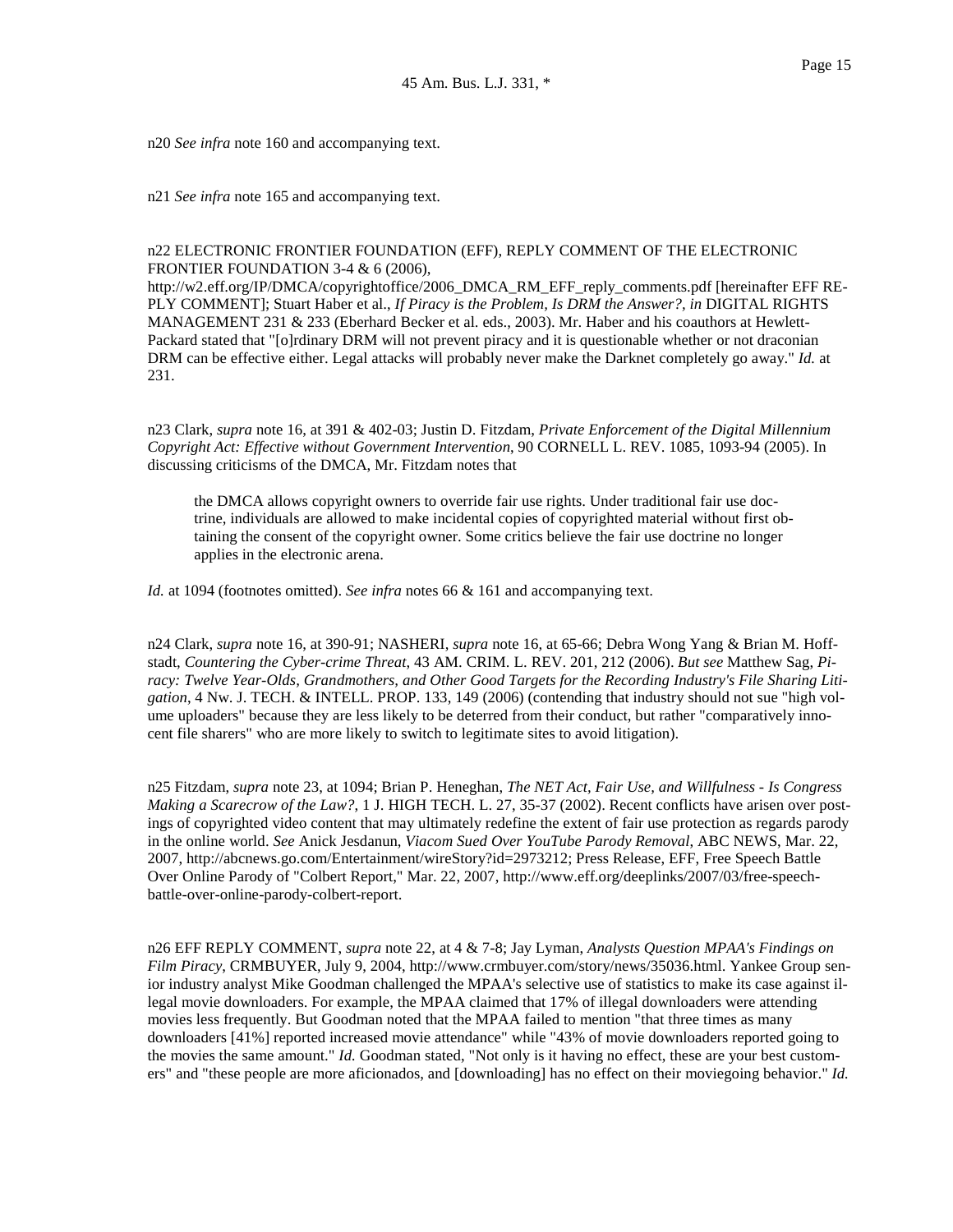n27 Press Release, MPAA, 2006 Box Office Rebounds (Mar. 6, 2007), http://www.mpaa.org/press\_releases/2006%20market%20stats%20release5%20final.pdf.

n28 EFF REPLY COMMENT, *supra* note 22, at 3-4 & 8-9.

n29 Daly, *supra* note 15, at 287; Jemima Kiss, @ *MIPCOM: Piracy is a Business Model, says Disney Co-Chair Anne Sweeney*, PAIDCONTENT.ORG., Oct. 9, 2006, http://www.paidcontent.org/entry/mipcom-piracy-is-abusiness-model-says-disney-co-chair-anne-sweeney. *See infra* note 31 and accompanying text (supporting Sweeney's notion of competing with piracy).

n30 Kiss, *supra* note 29.

n31 Haber et al., *supra* note 22, at 233. In this Hewlett-Packard report, the authors echoed Ms. Sweeney's observation, concluding that "currently proposed technical measures will not be able to completely stop the illegitimate distribution of pirated content. We believe that content producers must take steps to compete with the piracy as an alternative." *Id.*

n32 *See id.*

n33 MPAA 2005 FACT SHEET, *supra* note 9.

n34 MPAA, Theatrical Camcorder Piracy, http://www.mpaa.org/piracy\_theatrical\_cam.asp (last visited Dec. 15, 2007) [hereinafter MPAA Camcorder Piracy]; NASHERI, *supra* note 16, at 54; Operation Buccaneer, Department of Justice, http://www.usdoigov/criminal/cybercrime/ob/OBMain.htm (last visited Dec. 14, 2007).

n35 MPAA 2005 FACT SHEET, *supra* note 9; MPAA Camcorder Piracy, *supra* note 34.

n36 MPAA 2005 FACT SHEET, *supra* note 9.

n37 NASHERI, *supra* note 16, at 19, 21 & 35; Operation Buccaneer, *supra* note 34. Mr. Nasheri stated that Russia has "one of the worst piracy situations in the world" with "sophisticated organized criminal groups controlling the duplication and distribution of pirate product." NASHERI, *supra* note 16, at 21.

n38 Gwenda Bennett & Pamela Gershuny, *Ahoy Music Pirates! Navigating the Past, Present, and Future of Preemption Defenses to State and Federal Criminal Laws*, 33-34 (Aug. 2006), http://www.alsb.org/Proceeding%20Files/2006/Bennett-Gershuny.pdf; MPAA 2005 FACT SHEET, *supra* note 9; MPAA, Fighting Optical Disc Piracy Around the World, http://www.mpaa.org/piracy-OptDisk.asp (last visited Dec.15, 2007) [hereinafter MPAA Optical Disc Piracy].

n39 MPA Europe, http://www.mpaa.org/inter\_europe.asp (last visited Dec. 15, 2007).

n40 Bennett & Gershuny, *supra* note 38, at 34.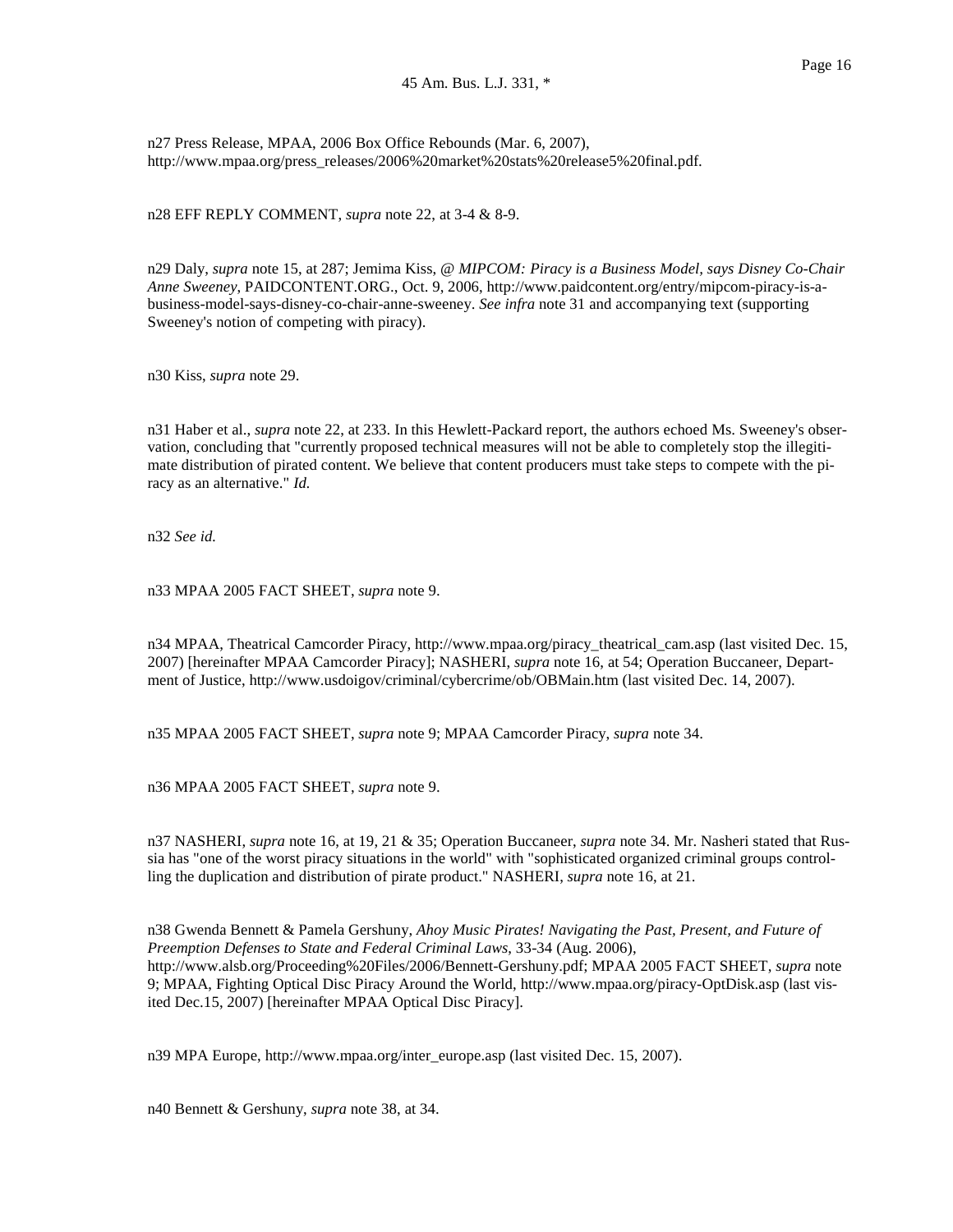n41 *Id.* at 34 & 38; NASHERI, *supra* note 16, at 8, 13 & 41; Operation Buccaneer, *supra* note 34.

n42 MPAA Optical Disc Piracy, *supra* note 38.

n43 Request for Consultations, WTO Dispute WT/DS362/1 (Apr. 10, 2007), *available at* http://docsonline.wto.org/DDFDocuments/t/G/L/819.doc. *See also Washington Files WTO Piracy Cases Against China*, REUTERS, Apr. 10, 2007; *U.S. Files WTO Piracy Case Against China*, ASSOCIATED PRESS, Apr. 10, 2007. *See U.S. Plans WTO Charge on China Piracy Goods*, BOSTON GLOBE, Apr. 7, 2007, http://www.boston.com/business/globe/articles/2007/04/07/us\_plans\_wto\_charge\_on\_china\_piracy\_goods/; Mark Drajem, *U.S. Plans WTO Case Against China on Movies, Books*, BLOOMBERG.COM, Apr. 6, 2007, http://www.boomberg.net/apps/news?pid=20602081&sid=adazsvpNlITI&refer=benchmark\_currency\_rates.

n44 MPAA 2005 FACT SHEET, *supra* note 9.

n45 Stephen Granade, *Warez, Abandonware and the Software Industry*, http://brasslantern.org/community/companies/warez-b.html (last visited Dec. 14, 2007); Operation Buccaneer, *supra* note 34.

n46 Goldman, *supra* note 16, at 404-06; Granade, *supra* note 45.

n47 Goldman, *supra* note 16, at 407-08 (Warez traders often perceive themselves "as benefactors for the oppressed, like a cyber-Robin Hood . . . . and bitterly oppose commercial pirates who, like software manufacturers, commit the sin of charging for what should be free."); NASHERI, *supra* note 16, at 35-36.

n48 Sag, *supra* note 24, at 142-43. Peer-to-peer file sharers may find that they are more likely to expose themselves to computer viruses and spyware through the use of these sites. *Id.* at 142.

n49 MPAA 2005 FACT SHEET, *supra* note 9.

n50 *Id.*

n51 *Id.*

n52 Lyman, *supra* note 26.

n53 *Id.*

n54 Operation Buccaneer, *supra* note 34; Press Release, U.S. Department of Justice, Thirtieth Copyright Conviction as Part of Operation Copycat, June 20, 2006, http://sanfrancisco.fbi.gov/dojpressrel/2006/sf062006.htm.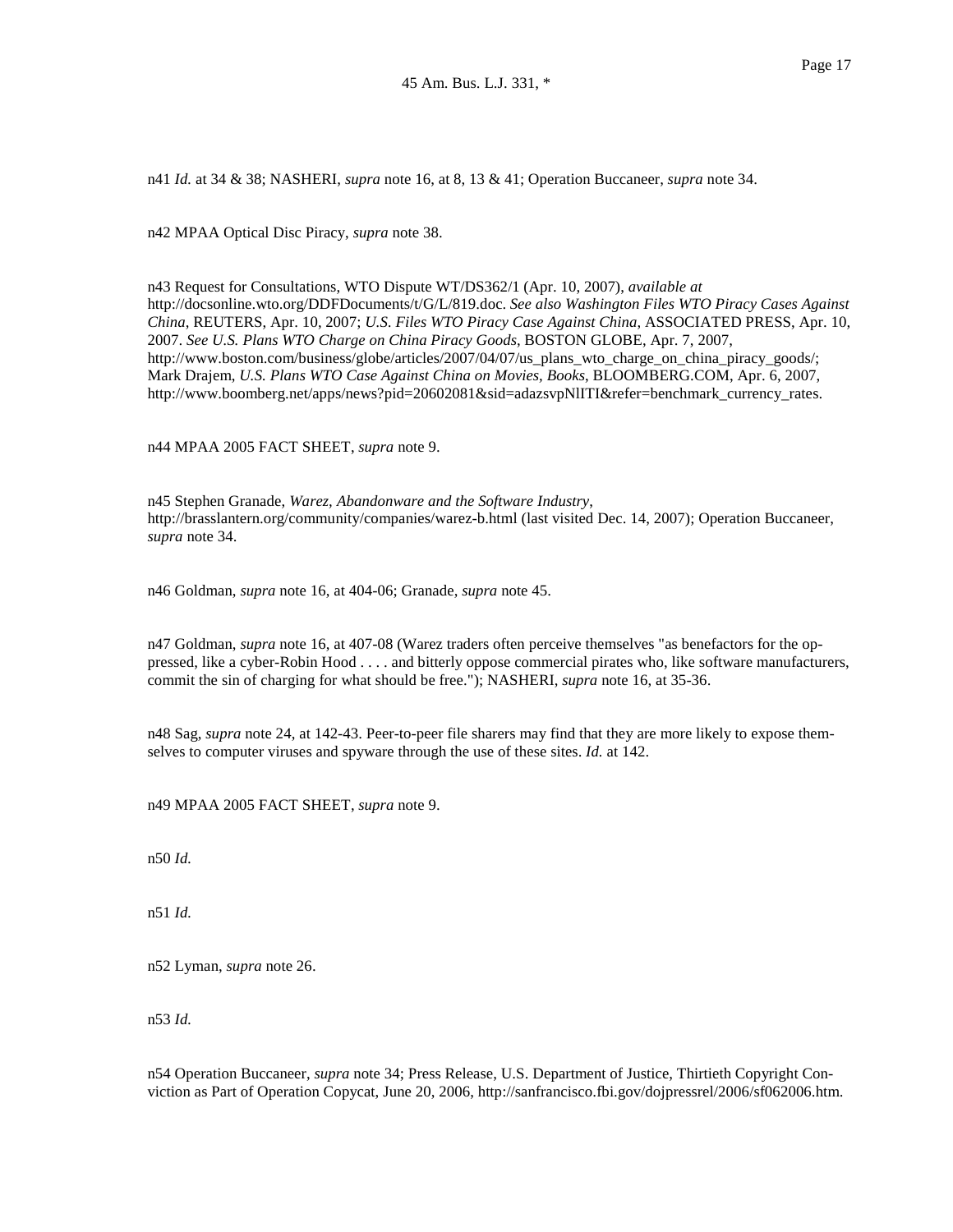n55 MPAA 2005 FACT SHEET, *supra* note 9; Operation Buccaneer, *supra* note 34.

n56 MPAA 2005 FACT SHEET, *supra* note 9; Press Release, U.S. Department of Justice, *supra* note 54.

n57 MPAA 2005 FACT SHEET, *supra* note 9. *See* Operation Buccaneer, *supra* note 34; Press Release, U.S. Department of Justice, *supra* note 54; Press Release, U.S. Customs Service, U.S. Customs Dismantles Sophisticated Internet Piracy Network (Dec. 11, 2001), http://www.customs.ustreas.gov/hot-new/pressrel/2001/1211- 00.htm.

n58 MPAA 2005 FACT SHEET, *supra* note 9. *See* Operation Buccaneer, *supra* note 34; Press Release, U.S. Department of Justice, *supra* note 54.

n59 Members of the software, recording, and movie industries all testified before and lobbied Congress to strengthen and expand civil and criminal liability for piracy, especially illegal file sharing. Bennett & Gershuny, *supra* note 38, at 2, 11 & 14; Daly, *supra* note 15, at 284 & 286; Heneghan, *supra* note 25, at 1; Morea, *supra* note 15, at 212; MPAA 2005 FACT SHEET, *supra* note 9.

n60 Clark, *supra* note 16, at 391; NASHERI, *supra* note 16, at 46 (contending that civil litigation may not be sufficient to deter intellectual property theft because "some [intellectual property] thieves view civil damages as simply another cost of doing business.").

n61 Pub. L. No. 105-147, 111 Stat. 2678 (1997) (codified in scattered sections of 17 U.S.C. and 18 U.S.C.). *See* Clark, *supra* note 16, at 379-81 & 383-85; Goldman, *supra* note 16, at 369-71 & 376; Eric Goldman & Julia Alpert Gladstone, "*No Electronic Theft Act" Proves a Partial Success*, NAT'L L.J. Mar. 17, 2003, at B9; Morea, *supra* note 15, at 215-17.

n62 The Act revises the definition of financial gain to include "receipt, or expectation of receipt, of anything of value, including the receipt of other copyrighted works." 17 U.S.C. § 101 (2000). *See* Robin Andrews, *Copyright Infringement and the Internet: An Economic Analysis of Crime*, 11 B.U. J. SCI. & TECH. L. 256, 266 (2005); Goldman, *supra* note 16, at 373 & 376.

n63 The Act allows for criminal copyright prosecutions resulting from:

(B) . . . the reproduction or distribution, including by electronic means, during any 180-day period, of 1 or more copies or phonorecords of 1 or more copyrighted works, which have a total retail value of more than \$ 1,000; or

(C) by the distribution of a work being prepared for commercial distribution, by making it available on a computer network accessible to members of the public, if such person knew or should have known that the work was intended for commercial distribution.

17 U.S.C. § 506(a)(1)(B)-(C) (2000). *See* Clark, *supra* note 16, at 379-81 & 383-85; Goldman, *supra* note 16, at 373 & 376; Goldman & Gladstone, *supra* note 61, at B9; Morea, *supra* note 15, at 215-16.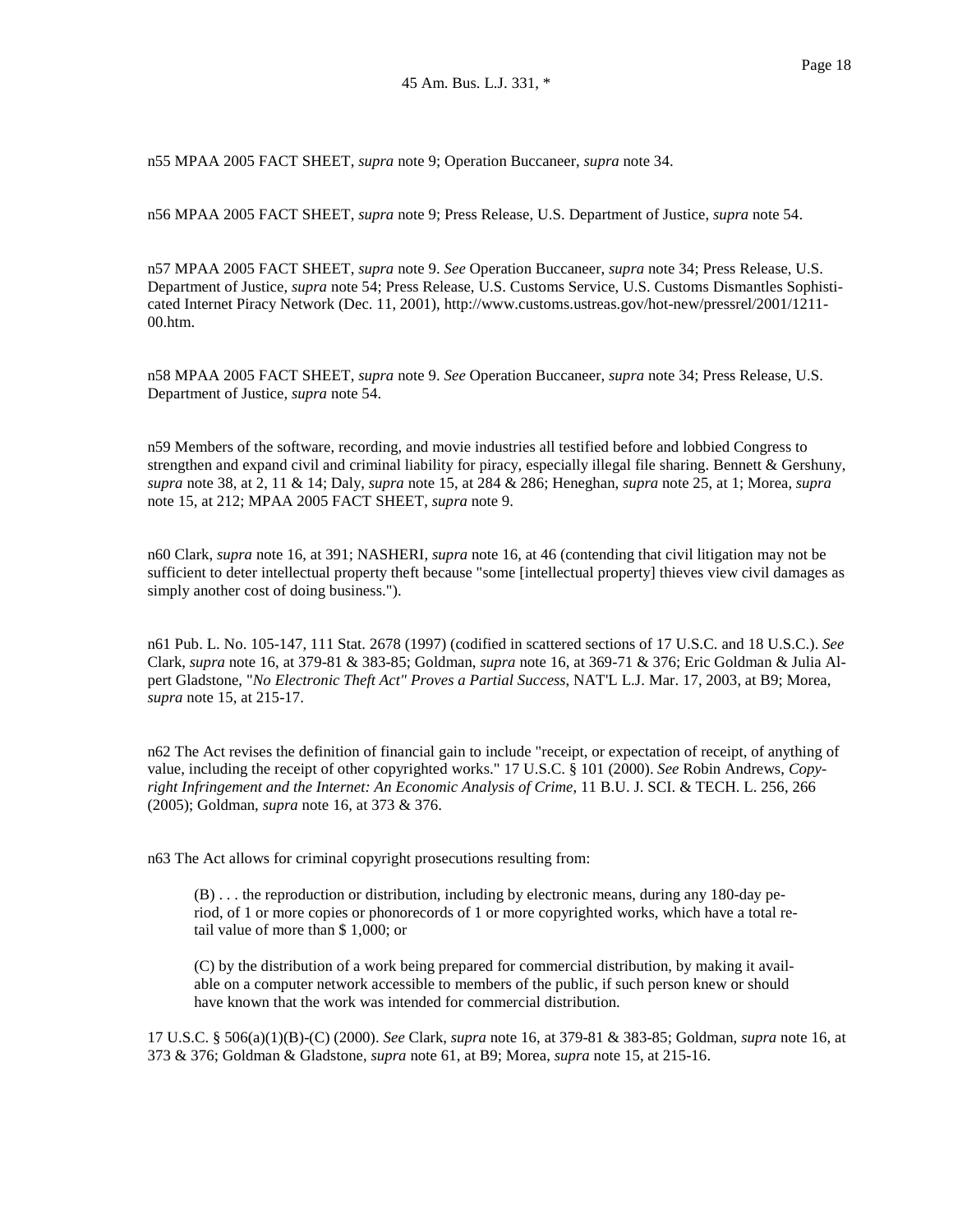n64 Pub. L. No. 105-304, 112 Stat. 2860 (1998) (codified at 17 U.S.C.S. § 1201 (2007)). For additional review of the anticircumvention provisions of the DMCA, see GERALD R. FERRERA ET AL., CYBER LAW: TEXT AND CASES 101-02 (2d ed. 2004); Onimi Erekosima & Brian Koosed, *Intellectual Property Crimes*, 41 AM. CRIM. L. REV. 809, 830 (2004); Fitzdam, *supra* note 23, at 1089; Morea, *supra* note 15, at 201.

n65 17 U.S.C. § 1201(c)(3) (2000). *See also* FERRERA ET AL., *supra* note 64, at 101.

n66 *See, e.g.*, EFF, DMCA TRIENNIAL RULEMAKING: FAILING THE DIGITAL CONSUMER 1-2 & 6-5 (Dec. 2005), http://www.eff.org/IP/DMCA/copyrightoffice/DMCA\_rulemaking\_broken.pdf [hereinafter EFF TRIENNIAL RULEMAKING]; Paul Sweeting, *Copyright Office Shoots Down DMCA Exemptions*, VIDEO BUSINESS ONLINE, Oct. 28, 2003,

http://www.videobusiness.com/index.asp?layout=articlePrint&articleID=CA615549. The EFF chided the Copyright Office for its failure to accept any exemptions to the DMCA's anticircumvention provisions, including refusing to allow consumers to make personal backup copies of legitimately purchased media and allowing the movie industry to insert region codes into DVDs which had not existed under VHS technology. EFF TRIEN-NIAL RULEMAKING, *supra*, at 1-2 & 4-5. The EFF stated that

[t]he Copyright Office has turned these settled fair use principles on their head in the DMCA rulemaking process. Rather than treating fair use as a forward-looking, evolving regime, the Copyright Office has made it backward-looking, effectively barring courts from addressing fair use implications of new digital consumer technologies in the 21st century.

*Id.* at 6.

n67 The Copyright Office granted no exemptions in 2000 and 2003. EFF TRIENNIAL RULEMAKING, *supra* note 66, at 1-2; Sweeting, *supra* note 66. However, the Copyright Office did allow for six very narrow exemptions in 2006, with only one related to fair use of video recordings. Exemption to Prohibition on Circumvention of Copyright Protection Systems for Access Control Technologies, 37 C.F.R. § 201.40 (2006). The video recording exemption indicated that DRM might be circumvented for "[a]udiovisual works included in the educational library of a college or university's film or media studies department, when circumvention is accomplished for the purpose of making compilations of portions of those works for educational use in the classroom by media studies or film professors." *Id.* This narrow exemption would not apply to educators who are not media studies professors or to students and would apply only to materials contained in educational libraries, not personal copies.

n68 Arnotts Lawyers, *Chipping at the Mod Chip Copyright Case*, http://www.arnotts.net.au/modchip-case.html (last visited Dec. 14, 2007); EFF ET AL, DIGITAL RIGHTS MANAGEMENT (DRM): A FAILURE IN THE DEVELOPED WORLD, A DANGER TO THE DEVELOPING WORLD 9-11 (2005) [hereinafter EFF RE-PORT]; WIPO Copyright FAQ, http://www.wipo.int/copyright/en/faq/faqs.htm#p21\_3830 (last visited Dec. 14, 2007).

n69 WIPO Copyright FAQ, *supra* note 68.

n70 WIPO Copyright Treaty, Dec. 20, 1996, U.S.L.O.C. 105-17, 2186 U.N.T.S. 38542, *available at* http://www.wipo.int/treaties/en/ip/wct/trtdocs\_wo033.html.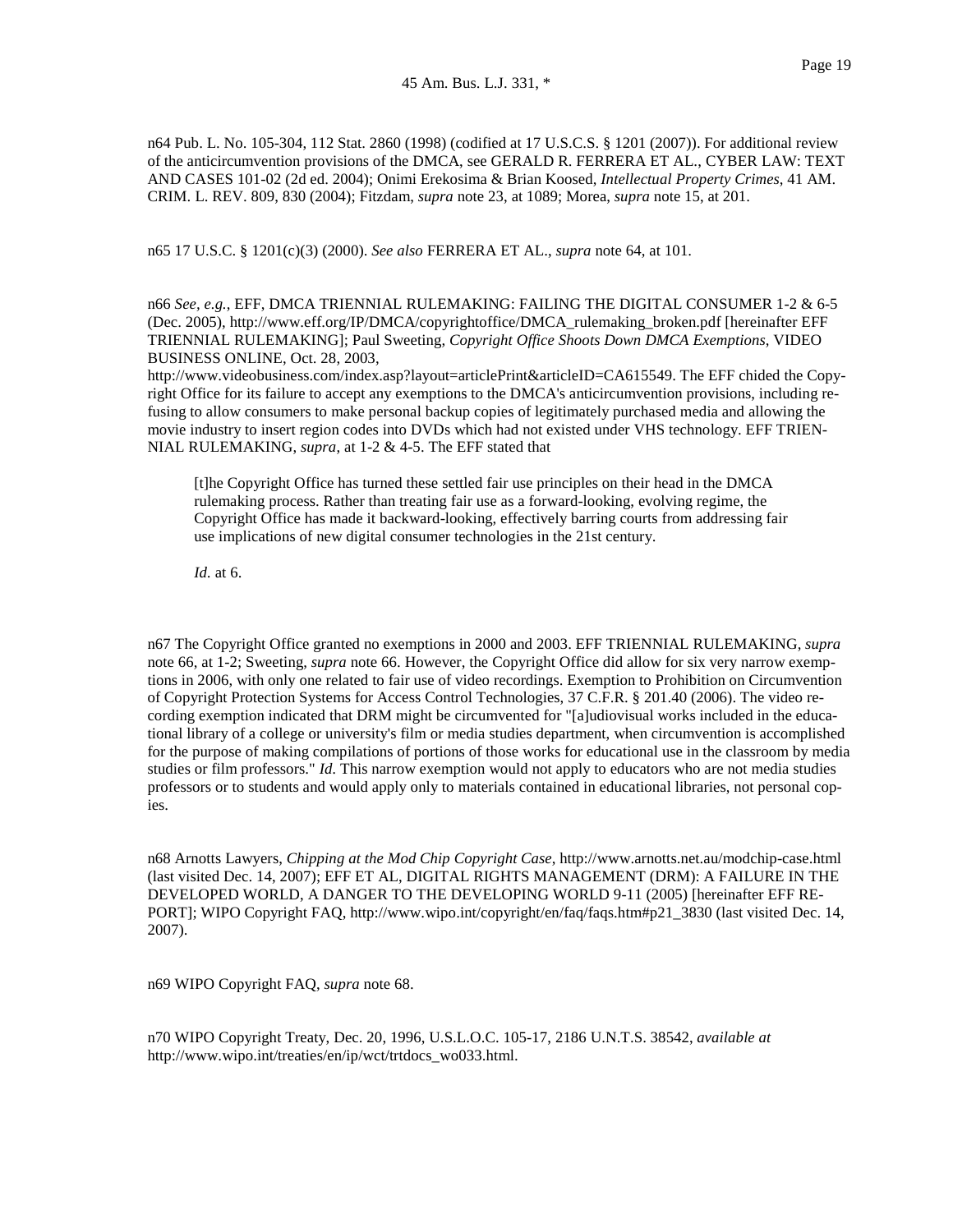n71 WIPO Performances and Phonogram Treaty, Dec. 20, 1996, U.S.L.O.C. 105-17, 2186 U.N.T.S. 38542, *available at* http://www.wipo.int/treaties/en/ip/wppt/index.html.

n72 WCT, *supra* note 70, art. 11; WPPT, *supra* note 71, art. 18.

n73 Council Directive 2001/29 2001 O.J. (L 167/10) (EC).

n74 *Id.* art. 6(1-2). Article 6 of the directive states:

1. Member States shall provide adequate legal protection against the circumvention of any effective technological measures, which the person concerned carries out in the knowledge, or with reasonable grounds to know, that he or she is pursuing that objective.

2. Member States shall provide adequate legal protection against the manufacture, import, distribution, sale, rental, advertisement for sale or rental, or possession for commercial purposes of devices, products or components or the provision of services which:

(a) are promoted, advertised or marketed for the purpose of circumvention of, or

(b) have only a limited commercially significant purpose or use other than to circumvent, or

(c) are primarily designed, produced, adapted or performed for the purpose of enabling or facilitating the circumvention of, any effective technological measures.

*Id. See* Urs Gasser & Michael Girsberger, *Transposing the Copyright Directive: Legal Protection of Technological Measures in EU-Member States, A Genie Stuck in the Bottle?*, Nov. 2004,1, at 9-10, http://cyber.law.harvard.edu/media/files/evcd.pdf; PRIVATKOPIE.NET, PUTTING USERS AT THE CEN-TRE--ACHIEVING AN "INFORMATION SOCIETY FOR ALL 2 & 4-6 (Sept. 2004), http://www.privatkopie.net/files/privatkopie-bof\_on-DRM.pdf; J. David Goodman, *Consumers Fight Copy Protection*, INT'L HERALD TRIB., Nov. 11, 2005, http://www.iht.com/articles/2005/11/11/business/ptcopy12.php.

n75 Goodman, *supra* note 74; PRIVATKOPIE.NET, *Supra* note 74, at 4-8.

n76 EFF TRIENNIAL RULEMAKING, *supra* note 66, at 1-2 & 4-7; CENTER FOR DEMOCRACY & TECHNOLOGY (CDT), EVALUATING DRM: BUILDING A MARKETPLACE FOR THE CONVERGENT WORLD 5-6 & 14-17 (2006), http://www.cdt.org/copyright/20060907drm.pdf; PRIVATKOPIE.NET, *supra* note 74, at 4-10; IP JUSTICE, COMMENTS OF IP JUSTICE 4-5 (2002), http://www.ipjusfice.org/IPJ\_1201\_Comments.shtml.

n77 *See* CENTER FOR DEMOCRACY & TECHNOLOGY, *supra* note 76, at 14-15; PRIVATKOPIE.NET, *supra* note 74, at 2 & 4-5.

n78 Pub. L. No. 109-9, 119 Stat. 218 (codified as amended at various sections of titles 17 and 18 of the U.S. Code).

n79 18 U.S.C.A. § 2319B (West 2007).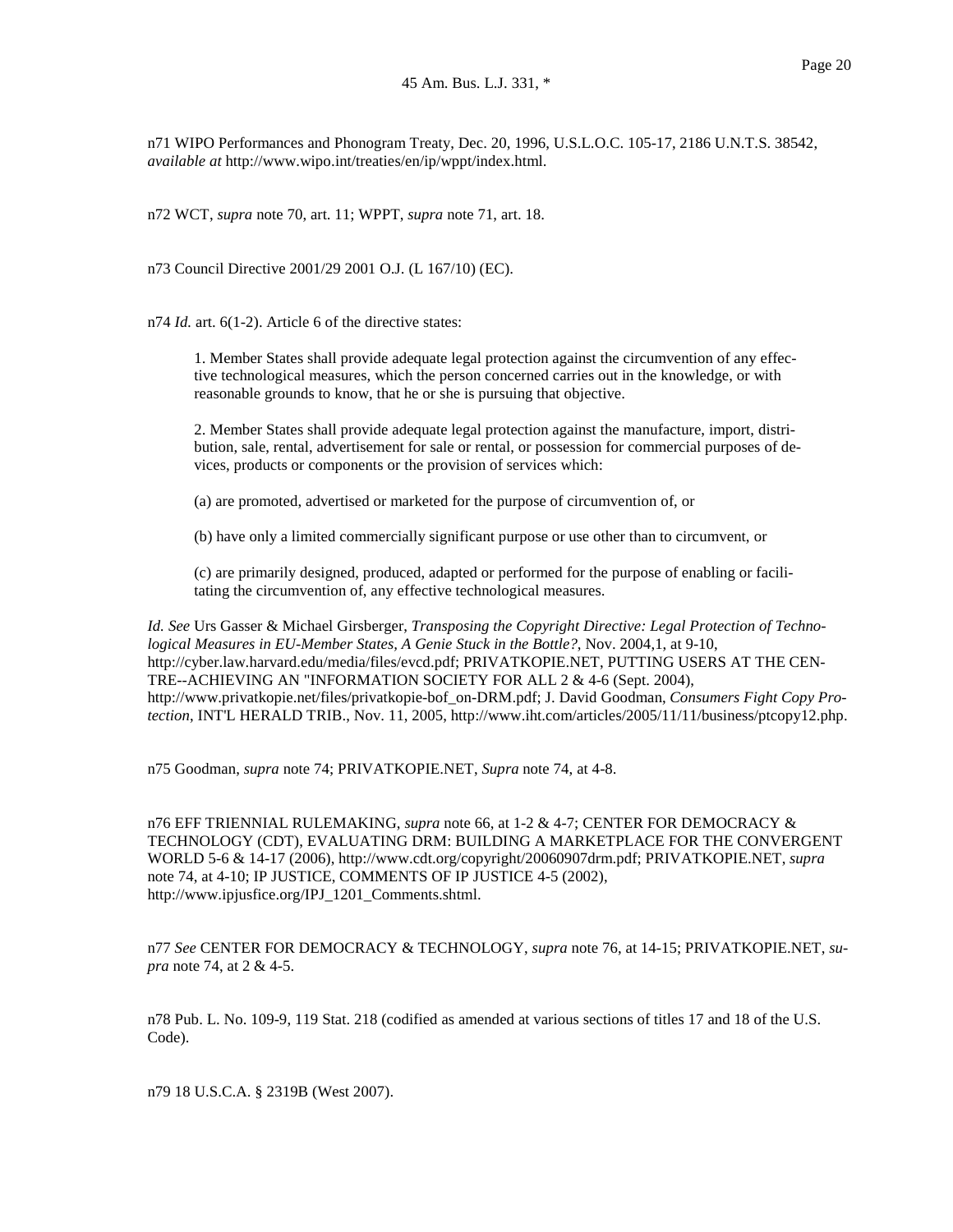n80 17 U.S.C. § 506(a)(1)(C) (West 2007). *See* MPAA Camcorder Piracy, *supra* note 34; MPAA 2005 FACT SHEET, *supra* note 9.

n81 Some thirty-nine states already prohibit the use of any recording device, including camcorders, in movie theaters. Nat'l Conf. of State Legislatures, Camcorders or Recording Devices in Movie Theatres (June 2006), http://www.ncsl.org/programs/lis/CIP/tapein-theaters0304.htm (listing state statutes that prohibit recording devices in movie theatres); State Statutes Prohibiting The Operation of a Recording Device in a Movie Theater, http://www.fightfilmtheft.org/en/states.asp (last visited Dec. 31, 2007).

n82 Daly, *supra* note 15, at 284 & 286. *See* MPA, MPA Asia Pacific (2005), http://www.mpaa.org/inter\_asia.asp; MPA Europe, *supra* note 15; MPAA 2005 FACT SHEET, *supra* note 9.

n83 Press Release, U.S. Department of Justice, *Five Additional Defendants Charged in Crackdown Against Worldwide Internet Piracy Groups*, Apr. 27, 2006, http://www.usdoj.gov/criminal/cybercrime/fuchsCharge.htm. *See Justice Department Conducts International Internet Piracy Sweep*, 22 COMPUTER & INTERNET LAW-YER 34 (2005).

n84 MPAA 2005 FACT SHEET, *supra* note 9.

n85 Drajem, *supra* note 43; *U.S. Plans WTO Charge, supra* note 43.

n86 *See* Drajem, *supra* note 43.

n87 NASHERI, *supra* note 16, at 66. *See supra* note 16 and accompanying text (indicating additional reasons for the lack of support for law enforcement efforts against piracy).

n88 Daly, *supra* note 15, at 282.

n89 Morea, *supra* note 15, at 222; NASHERI, *supra* note 16, at 65. *See supra* note 16 and accompanying text.

n90 Nicole Leeper Piquero & Alex R. Piquero, *Democracy and Intellectual Property: Examining Trajectories of Software Piracy*, 605 ANNALS AM. ACAD. POL. & SOC. SCI. 104,108-09 (2006).

n91 EFF REPORT, *supra* note 68, at 18-19; Piquero & Piquero, *supra* note 90, at 121-22. Professors Nicole Piquero and Alex Piquero noted that

some countries, primarily industrializing, less powerful countries, are being coerced by highly industrialized, more powerful countries into abiding by IP laws ... [F]rom a conflict point of view, rich and powerful countries produce large quantities of IP. As such, they benefit most directly from the creation and implementation of strict laws against the theft of their IP property. These powerful democracies, therefore, have a vested interest in protecting IP...

*Id.* at 121-22.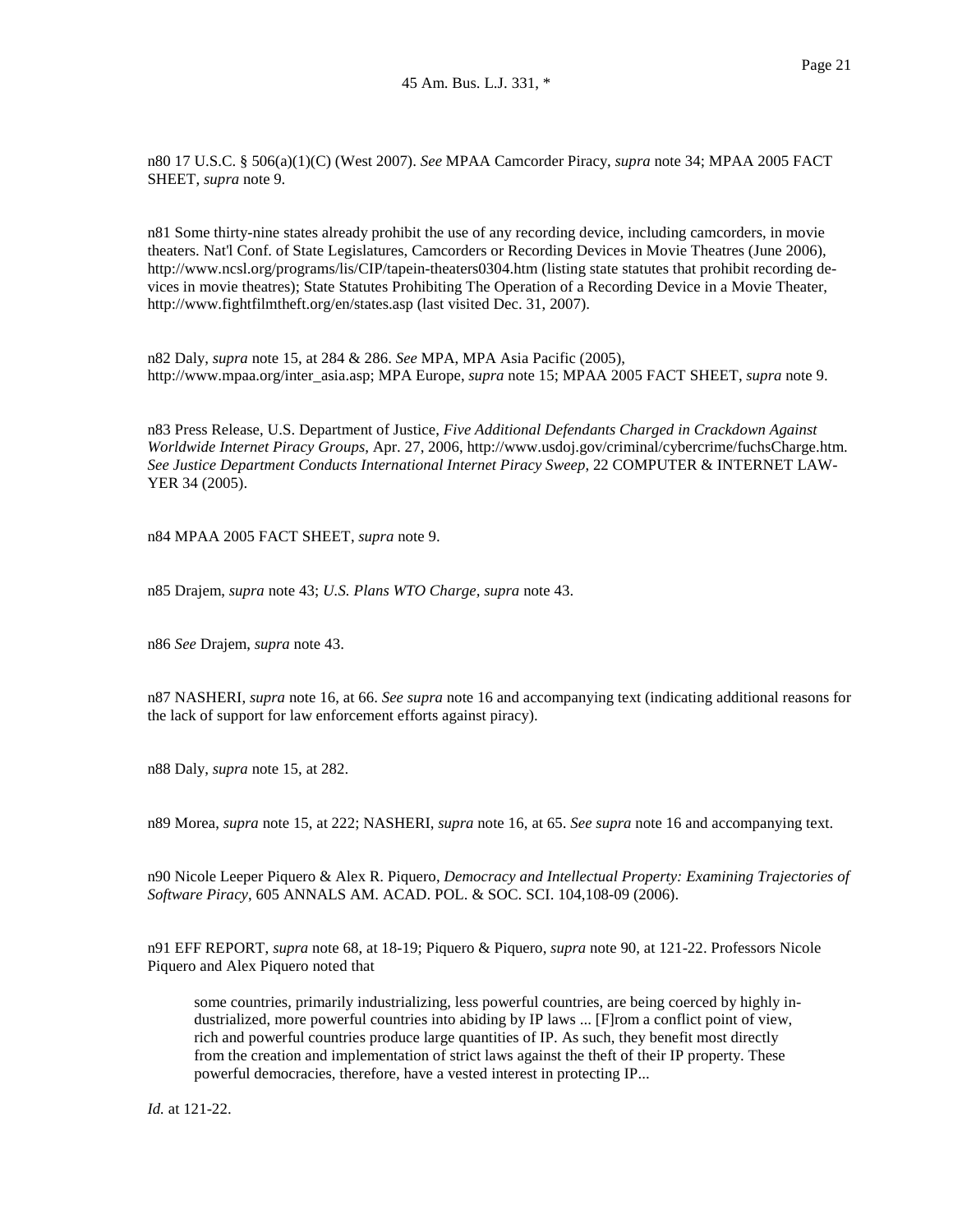n92 EFF REPORT, *supra* note 68, at 19.

n93 *Id.* at 21.

n94 Piquero & Piquero, *supra* note 90, at 108-09.

n95 *Id.*

n96 Goldman & Gladstone, *supra* note 61, at B9; Morea, *supra* note 15, at 222; Gigi B. Sohn, *Don't Mess with Success: Government Technology Mandates and the Marketplace for Online Content*, 5 J. TELECOMM. & HIGH TECH. L. 73, 74-75 (2006). *See* PRIVATKOPIE.NET, *supra* note 74, at 5.

n97 NASHERI, *supra* note 16, at 7; Yang & Hoffstadt, *supra* note 24, at 8. *See* NASHERI, *supra* note 16, at 17- 18 (warning against overstating the role of intellectual property violations in the funding of terrorist activities).

n98 Clark, *supra* note 16, at 390-91; NASHERI, *supra* note 16, at 65-66. *See supra* note 17 and accompanying text.

n99 Morea, *supra* note 15, at 228 (citing several legal commentators).

n100 *Id.* at 228-29.

n101 IMPAA Camcorder Piracy, *supra* note 34.

n102 Bruce Mohl, *Now Showing: Epic Cost of Cinema Snacks*, BOSTON GLOBE, Mar. 2, 2007, at A1. In 2006, the Regal theater chain indicated that film rental and advertising cost about \$ 907 million to generate ticket revenues of \$1.7 billion. However, theater concessions cost about \$105 million and brought in \$697 million in annual revenues.

n103 *Id.*

n104 *Id.*

n105 *See* MPAA, BEST PRACTICES TO PREVENT FILM THEFT (Mar. 2006), http://www.fightfilmtheft.org/pdfs/BP\_US\_English.pdf [hereinafter BEST PRACTICES]. *See generally* http://fightfilmtheft.org (last visited Dec. 15, 2007) (joint MPAA and NATO Web site aimed at educating public and NATO employees about combating film piracy).

n106 BEST PRACTICES, *supra* note 105, at 5.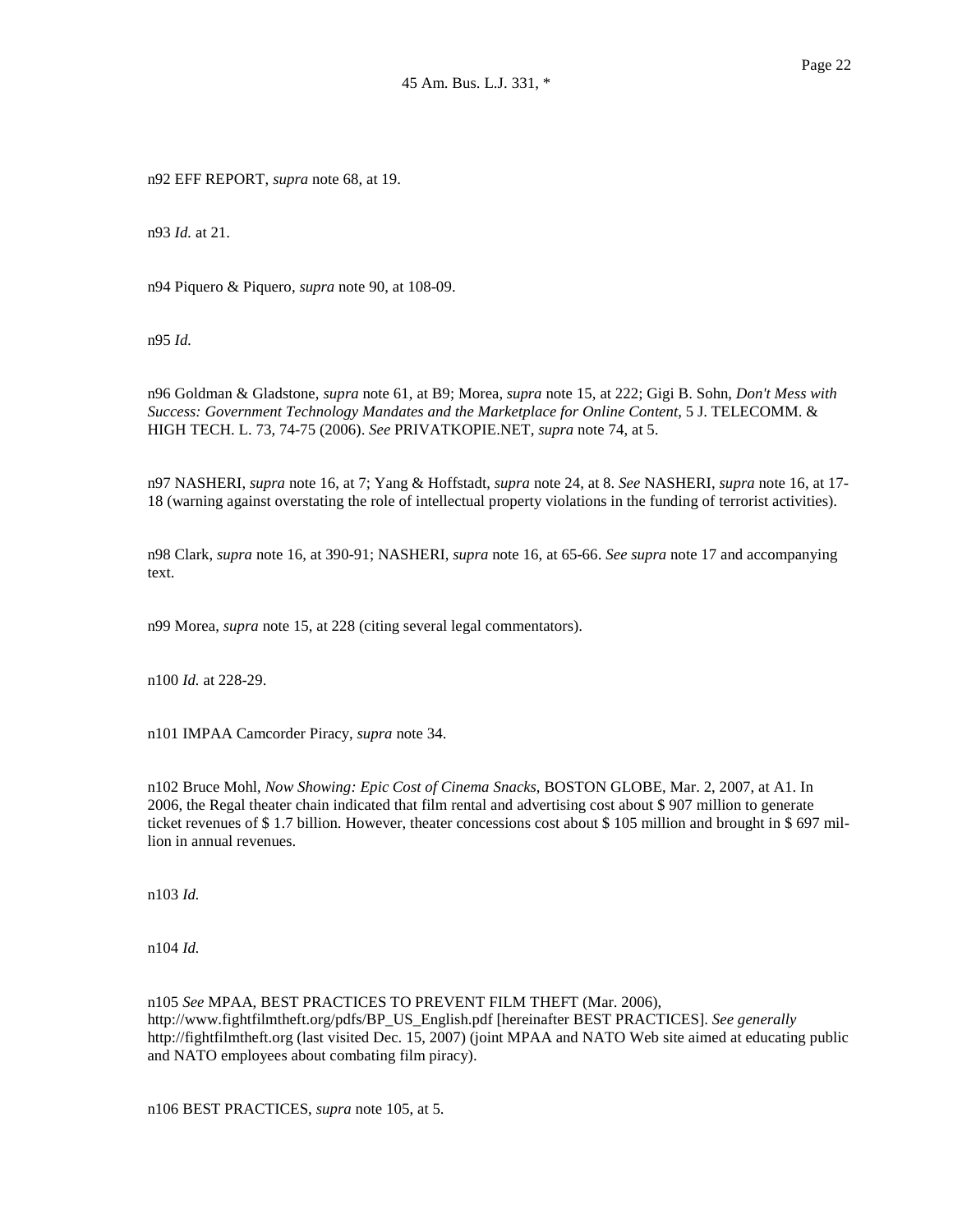n107 *Id.* at 8.

n108 *Id.* at 7.

n109 MPAA, NATO Theater Employee Camcorder Training Guide, http://www.fightfilmtheft.org/en (last visited Dec, 14, 2007).

n110 *Id.*

n111 *Id.*

n112 MPAA "Take Action" Reward Program, http://www.fightfilmtheft.org/en/reward.asp (last visited Dec. 14, 2007).

n113 BEST PRACTICES, *supra* note 105, at 4. *See supra* note 109 and accompanying text.

n114 *See supra* note 112 and accompanying text.

n115 NATO, Number of U.S. Movie Screens, http://www.natoonline.org/statisticsscreens.htm (last visited Dec. 14, 2007).

n116 E-mail from Elizabeth Kaltman, Communications Director, MPAA, to Lucille M. Ponte, Associate Professor, University of Central Florida (Apr. 24, 2007, 06:34:15 EST) (on file with author).

n117 MPAA 2005 FACT SHEET, *supra* note 9; Press Release, U.S. Department of Justice, *supra* note 54.

n118 Press Release, U.S. Department of Justice, *supra* note 54; Press Release, *U.S. Department of Justice, Four Men Sentenced and Another Film Critic Pleads Guilty in Operation Copycat*, Aug. 1, 2006, http://www.usdoj.gov/criminal/cybercrime/jacobsonplea.htm.

n119 Sean Captain, *Will Digital Cinema Can Pirates?*, WIRED, Jan. 3, 2006, http://www.wired.com/science/discoveries/news/2006/01/69922; Jay Lyman, *Theater Companies Join to Speed Digital Cinema*, TECHNEWSWORLD, Dec. 16, 2005, http://www.technewsworld.com/story/47882.html.

n120 Captain, *supra* note 119.

n121 *The Bigscreen Cinema Guide, What is Digital Cinema Projection?*, http://www.bigscreen.com/about/help.php?id=36 (last visited Apr. 19, 2007).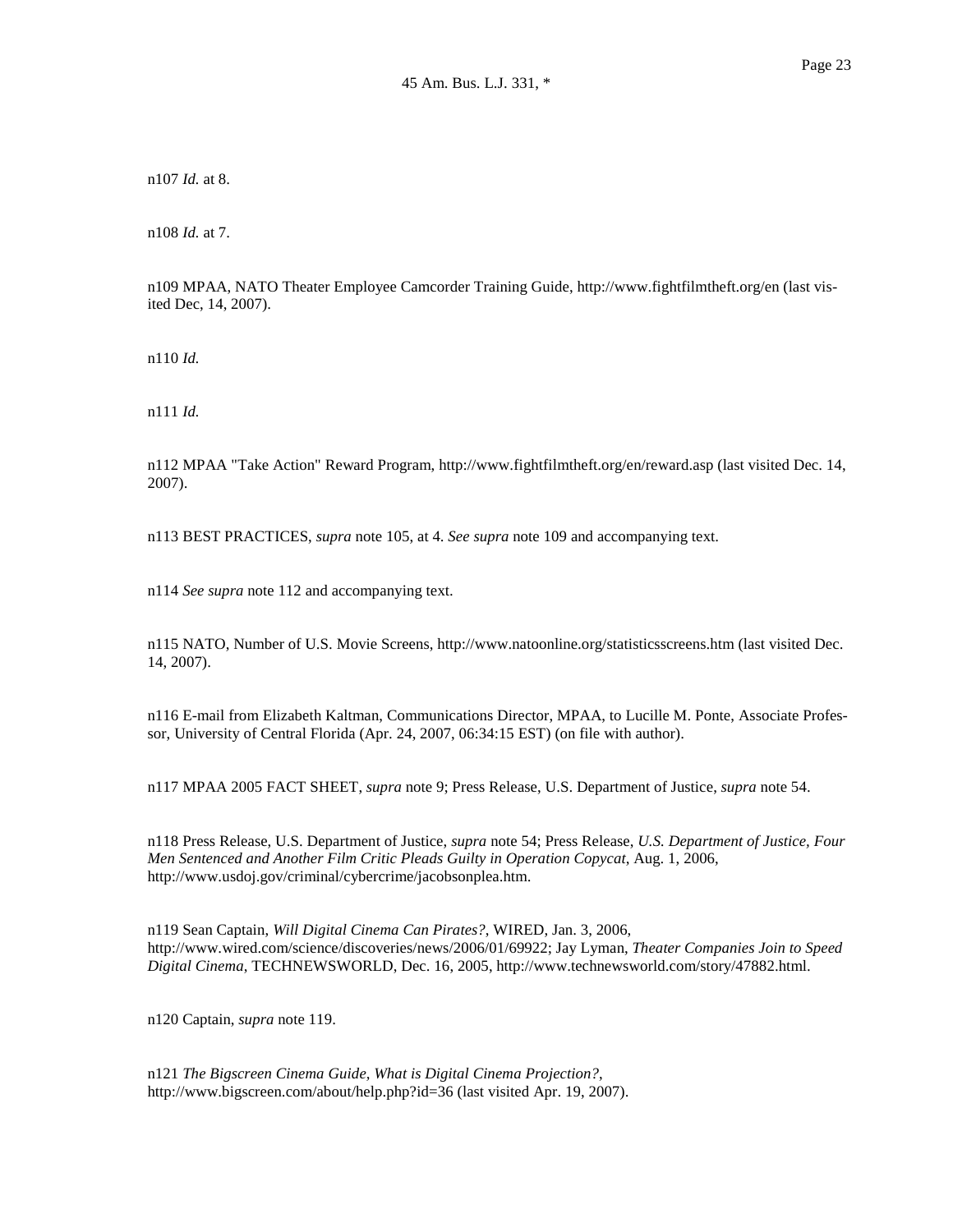n123 *Id.*

n124 *Id.*

n125 Lyman, *supra* note 119.

n126 *Id.*

n127 NATO, *supra* note 115.

n128 Lyman, *supra* note 119.

n129 *Id.*

n130 Kristina Groennings, *Costs and Benefits of the Recording Industry's Litigation Against Individuals*, 20 BERKELEY TECH. L.J. 571, 584-85 (2005); Morea, *supra* note 15, at 233-35. *See* Pew Internet & American Life Project & Comscore, Media Metrix Data Memo, 3 (Jan. 2004), http://www.pewinternet.org/pdfs/PIP\_File\_Swapping\_Memo\_0104.pdf [hereinafter Pew Project Memorandum].

n131 Groennings, *supra* note 130, at 584-85; Morea, *supra* note 15, at 233-35; Pew Project Memorandum, *supra* note 130, at 3.

n132 Daly, *supra* note 15, at 287.

n133 *Id.*

n134 MPAA 2005 FACT SHEET, *supra* note 9.

n135 Anne Thompson, *Distributors Hold Firm Against Day-and-Date*, HOLLYWOOD REP., Mar. 17, 2006, http://www.hollywoodreportercom/hr/search/article\_displayjsp?vnu\_content\_id=1002198452.

n136 *Id.*; Gary Gentile, *"Bubble" Hits Theaters, TV DVD on Same Day*, USA TODAY, Jan. 18, 2006, http://www.usatoday.com/tech/news/2006-01-18-bubble-theater-threat\_x.htm.

n137 Gentile, *supra* note 136; Thompson, *supra* note 135. John Fithian, president and CEO of NATO, stated that day-and-date releases are "radically misguided" experiments and that the window for movie releases is not changing because "Hollywood knows this model works." Thompson, *supra* note 135.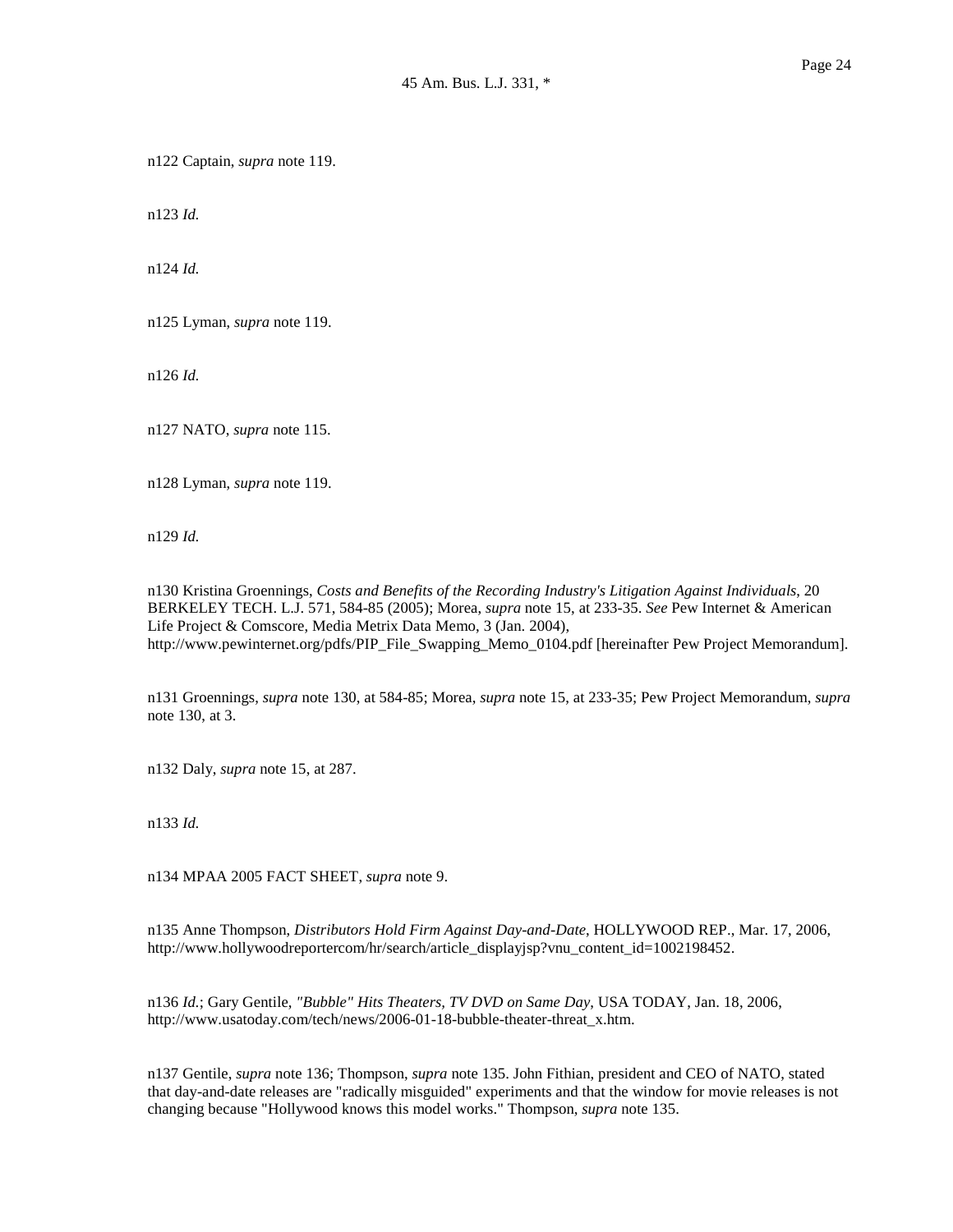n138 (Bedford Falls Prods. 2000).

n139 (Jerry Weintraub Prods. 2001).

n140 Gentile, *supra* note 136; Thompson, *supra* note 135.

n141 Gentile, *supra* note 136; Thompson, *supra* note 135.

n142 Thompson, *supra* note 135.

n143 *Id.*

n144 Anders Bylund, IFC, *Comcast Starts Day-and-Date Distribution Service*, ARS TECHNICA, Mar. 1, 2006, hup://arstechnica.cominews.ars/post/20060301-6294.html.

n145 PRIVATKOPIE.NET, *supra* note 74, at 10; *Posting of Sarah to LawFont.com, What is Region Coding (Part 1)?* (Dec. 12, 2005), http://www.lawfont.com/2005/12/22/what-is-region-coding/.

n146 *See* EFF REPLY COMMENT, *supra* note 22, at 4 & 8; EFF TRIENNIAL RULEMAKING, *supra* note 66, at 1.

n147 *See* EFF REPLY COMMENT, *supra* note 22, at 3-4; IP JUSTICE, *supra* note 76, at 4-5; *Posting of Sarah, supra* note 145.

n148 IP JUSTICE, *supra* note 76, at 4-5; *Posting of Sarah, supra* note 145.

n149 Gardiner, *supra* note 18.

n150 CDT, *supra* note 76, at 12-13 & 17; PRIVATKOPIE.NET, *supra* note 74, at 2 & 6.

n151 DAVID B. CARROLL, PROPOSAL FOR A SPECIFIC EXEMPTION FROM PROHIBITION ON CIR-CUMVENTION OF TECHNOLOGICAL MEASURES THAT CONTROL ACCESS TO A CERTAIN CLASS OF COPYRIGHTED WORKS 2. & 3.6 (Dec. 18, 2002),

http://www.copyright.gov/1201/2003/comments/036.pdf; Cory Doctorow, Speech to Microsoft's Research Group (June 17, 2004), http://craphound.com/msftdrm.txt; PRIVATKOPIE.NET, *supra* note 74, at 10; IP JUS-TICE, *supra* note 76, at 4-5; Robert Silva, DVD Region Codes,

http://www.hometheater.about.com/cs/dvdlaserdisc/a/aaregioncodesa.htm (last visited Apr. 10, 2007); *Posting of Sarah, supra* note 145.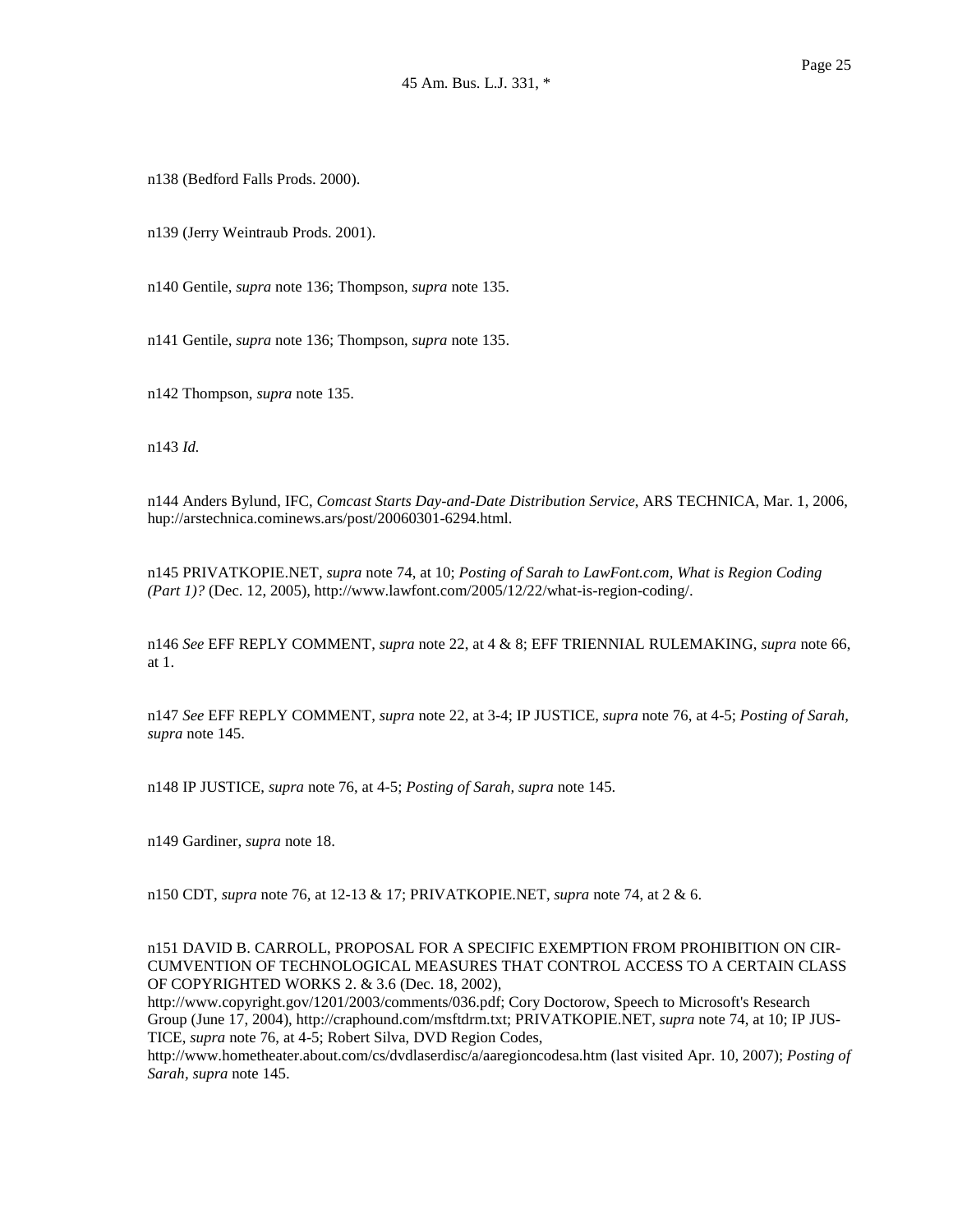n152 Silva, *supra* note 151; *Posting of Sarah, supra* note 145.

n153 CARROLL, *supra* note 151, at 3.7; Doctorow, *supra* note 151; PRIVATKOPIE.NET, *supra* note 74, at 10; IP JUSTICE, *supra* note 76, at 4-5; *Posting of Sarah, supra* note 145. Both the Copyright Office and the movie industry admit that region coding is an access control under the DMCA. Marybeth Peters, Register of Copyrights, Recommendation of the Register of Copyrights in RM 2002-4; Rulemaking on Exemptions from Prohibition on Circumvention of Copyright Protection Systems for Access Control Technologies, Oct. 27, 2003, at 120, http://www.copyright.gov/1201/docs/registers-recommendation.pdf.

n154 CARROLL, *supra* note 151, at 2. & 3.3; Doctorow, *supra* note 151; IP JUSTICE, *supra* note 76, at 4-5; Peters, *supra* note 153, at 121; *Posting of Sarah, supra* note 145.

n155 CARROLL, *supra* note 151, at 2. & 3.3; Doctorow, *supra* note 151; IP JUSTICE, *supra* note 76, at 4-5; *Posting of Sarah, supra* note 145; Silva, *supra* note 151.

n156 *Blu-Ray Proposes Region Codes for Future HD Titles*, CDRINFO, Dec. 20, 2005, http://www.cdrinfo.com/Sections/News/Details.aspx?NewsId=15856.

n157 Doctorow, *supra* note 151; IP JUSTICE, *supra* note 76, at 4; *Posting of Sarah, supra* note 145.

n158 CARROLL, *supra* note 151, at 3.6. Mr. Carroll noted that region coding has a negative impact on the "availability of foreign audiovisual works for use in film criticism and analysis." *Id.*

n159 IP JUSTICE, *supra* note 76, at 4.

n160 EFF REPORT, *supra* note 68, at 10; Doctorow, *supra* note 151; Posting of Sarah to Law-Font.com, What is Region Coding (Part 2)? (Dec. 31, 2005), http://www.lawfont.com/2005/12/31/what-is-region-coding-part-2/.

n161 EFF REPORT, *supra* note 68, at 21-22. The EFF Report indicated that poor nations rely on donations of educational materials and that the extension of DRMs to textbooks, distance education media, music, and literature will prevent access to these materials for many poor nations. *Id.* at 19 & 21-22. Therefore, "region-coding schemes [have] the effect of making the world's poor countries the 'last to the party . . . .'" *Id.* In addition, region codes put limits on the First Sale Doctrine, harmful to consumers, IP JUSTICE, *supra* note 76, at 5, and critical for poor nations relying on donated materials. *Id.* at 19 & 22. *See* Erekosima & Koosed, *supra* note 64, at 845 (discussing the split in legal application of first sale doctrine to digital media).

n162 Doctorow, *supra* note 151. Both the Copyright Office and the movie industry admit that region coding is an access control under the DMCA. Peters, *supra* note 153, at 120.

n163 CARROLL, *supra* note 151, at 3.2.3; EFF TRIENNIAL. RULEMAKING, *supra* note 66, at 4. Mr. Carroll indicated that rereleases of older films "aimed at minority tastes" are also being distributed as DVDs rather than region-free VHS tapes. CARROLL, *supra* note 151, at 3.2.3.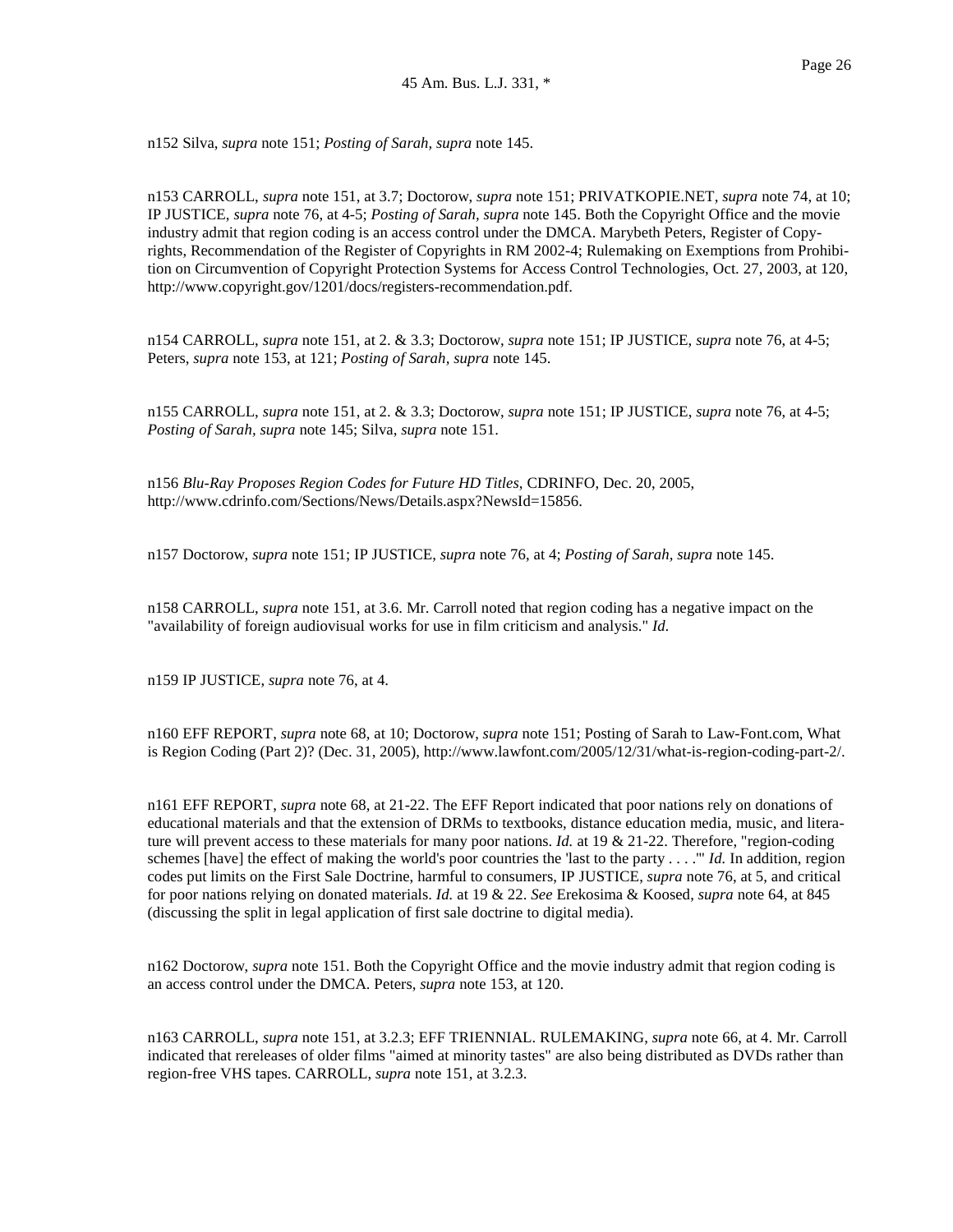n164 CDT, *supra* note 76, at 4-5 & 14-15; Doctorow, *supra* note 151; PRIVATKOPIE.NET, *supra* note 74, at 4 & 10.

n165 *See* Arnotts Lawyers, *supra* note 68; Gasser & Girsberger, *supra* note 74, at 12; *Posting of Sarah, supra* note 160; Silva, *supra* note 151.

n166 GARROLL, *supra* note 151, at 3.3; Silva, *supra* note 151.

n167 Gasser & Girsberger, *supra* note 74, at 12; Silva, *supra* note 151.

n168 CARROLL, *supra* note 151, at 2.; EFF TRIENNIAL RULEMAKING, *supra* note 66, at 4-5; EFF REPLY COMMENT; *supra* note 22, at 3-4. *See* IP JUSTICE, *supra* note 76, at 4.

n169 EFF REPLY COMMENT, *supra* note 22, at 4; EFF TRIENNIAL. RULEMAKING, *supra* note 66, at 4-5.

n170 *Posting of Sarah, supra* note 160.

n171 CARROLL, *supra* note 151, at 3.7.

n172 *Id.* at 2. & 3.3; EFF REPLY COMMENT, *supra* note 22, at 4.

n173 Gardiner, *supra* note 18.

n174 CARROLL, *supra* note 151, at 4. Mr. Carroll explained that the "DVD region coding is technically independent of the act of circumvention of the 'Content Scrambling System' ('CSS') encryption used to prevent access to DVD contents . . . . The region code is a single number that is burned onto a DVD . . . . This process is entirely unrelated to the eventual decryption of audiovisual content." *Id.* Mr. Carroll also notes that most films run initially in the United States (Region 1) so it seems necessary to limit Region 1 audiences from viewing films from other regions. *Id.* at 3.7.

n175 CDT, *supra* note 76, at 15; *Posting of Sarah, supra* note 145.

n176 CARROLL, *supra* note 151, at 3.7; *Posting of Sarah, supra* note 145; Silva, *supra* note 151.

n177 IP JUSTICE, *supra* note 76, at 5; *Posting of Sarah, supra* note 145; Silva, *supra* note 151.

n178 *Posting of Sarah, supra* note 160.

n179 IP JUSTICE, *supra* note 76, at 5; *Posting of Sarah, supra* note 145.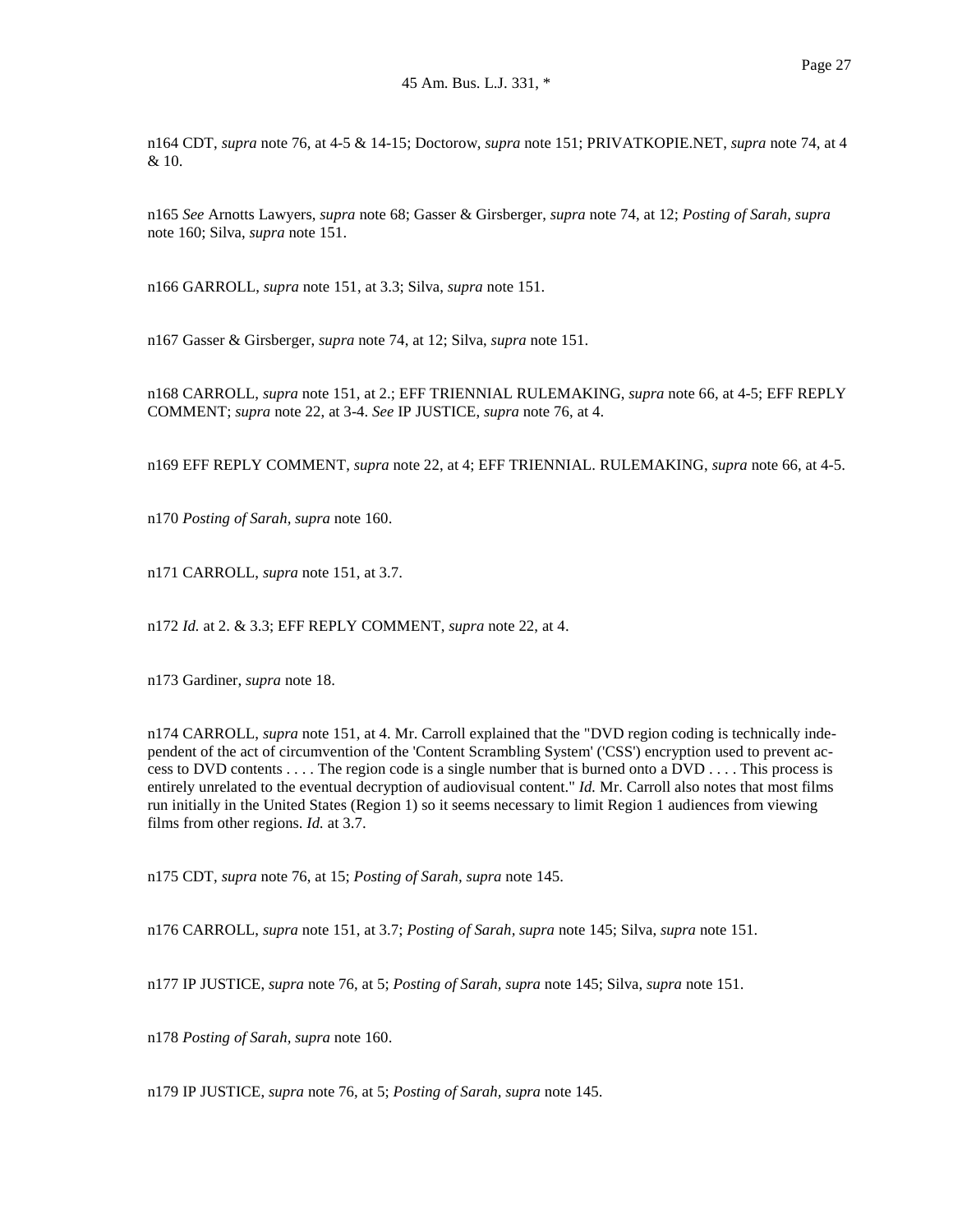n180 *See* IP JUSTICE, *supra* note 76, at 5.

n181 CDT, *supra* note 76, at 5; EFF TRIENNIAL RULEMAKING, *supra* note 66, at 5; IP JUSTICE, *supra* note 76, at 9. The IP Justice commentary indicated that

. . . copyright owners are using the DMCA to eliminate consumers' control over their own experience of audio-visual works. Without the ability to circumvent use controls, individuals are forced to experience motion pictures in a manner controlled by the movie industry. For example, parents who want to fast-forward through age-inappropriate movie-previews are prevented from that legitimate activity by CSS access controls and consumers are forced to watch advertisements, since bypassing the technology that prevents fast-forwarding during those ads would be a DMCA violation.

*Id.* at 9.

n182 IP JUSTICE, *supra* note 76, at 9. *See supra* note 181 and accompanying text.

n183 IP JUSTICE, *supra* note 76, at 9. *See supra* note 181 and accompanying text.

n184 Peters, *supra* note 153, at 113. While recognizing that a significant reverse engineering effort would be required, the report noted that,

[w]hile the record in this rulemaking is not as clear as the Register would like it to be, the Register concludes that technological modification of a DVD player to ignore or bypass navigational blocks such as fast forwarding can be accomplished without circumventing CSS. Since this noninfringing use can be accommodated without an exemption and is therefore not adversely affected by the prohibition, the Register finds that an exemption is unwarranted.

*Id. See also* EFF TRIENNIAL RULEMAKING, *supra* note 66, at 5 (criticizing the refusal to grant DMCA exemption).

n185 CARROLL, *supra* note 151, at 3.6; CDT, *supra* note 76, at 5. *See* PRIVATKOPIE.NET, *supra* note 74, at 2, 4, 10 & 13. But *see infra* note 67 and accompanying text (discussing the narrow DMCA exemption for media studies professors under certain circumstances).

n186 Universal City Studios, Inc. v. Reimerdes, 111 F. Supp. 2d 294, 322 (S.D.N.Y. 2000); Universal City Studies, Inc. v. Corley, 273 F.3d 429, 458-59 (2d Cir. 2001); 321 Studios v. MGM Studios, Inc., 307 F. Supp. 2d 1085, 1097 (N.D. Cal. 2004).

n187 *Reimerdes*, 111 F. Supp. 2d at 322 (footnotes omitted).

n188 Gasser & Girsberger, *supra* note 74, at 23; Goodman, *supra* note 74; Benjamin May, *Private Copies: One (Triple) Test to Rule Them All*, KNOW IP NEWSLETTER, May 13, 2006, http://www.economag.com/indexEN.php?blocid=21&page=1; NASHERI, *supra* note 16, at 22; PRIVAT-KOPIE.NET, *supra* note 74, at 7.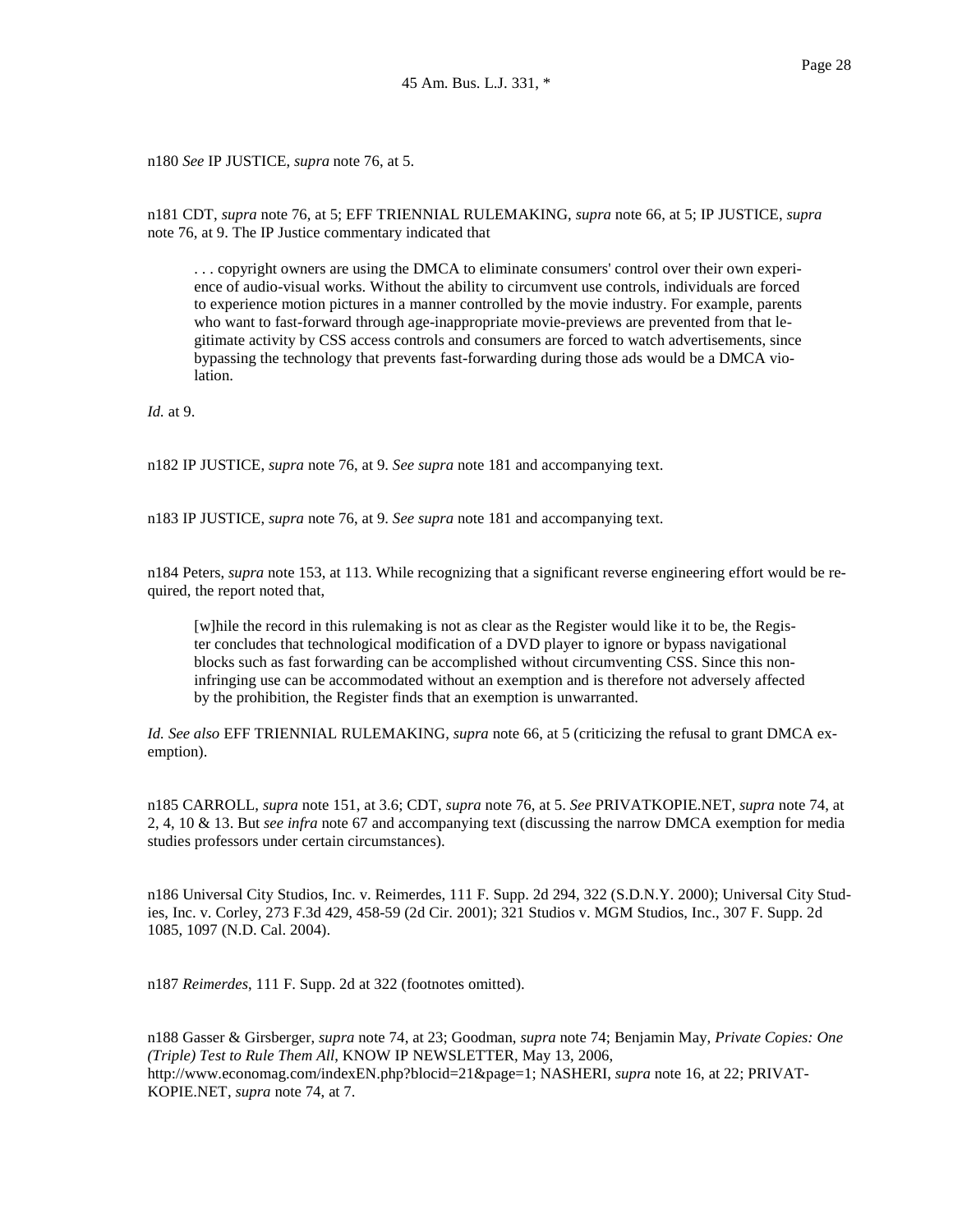n189 Goodman, *supra* note 74; May, *supra* note 188; PRIVATKOPIE.NET, *supra* note 74, at 7.

n190 Gasser & Girsberger, *supra* note 74, at 4-5.

n191 May, *supra* note 188.

n192 Gasser & Girsberger, *supra* note 74, at 23-24.

n193 *See* CDT, *supra* note 76, at 4-5 & 12; PRIVATKOPIE.NET, *supra* note 74, at 7-8 & 10.

n194 CDT, *supra* note 76, at 21-22; Haber et al., *supra* note 22, at 231-33; PRIVATKOPIE.NET, *supra* note 74, at 10. *See generally* Morea, *supra* note 15, at 239-45 (discusses the use of noncommercial levies or governmentrun compensation programs to fund artist royalties).

n195 CDT, *supra* note 76, at 21-22; Gardiner, *supra* note 18; NASHERI, *supra* note 16, at 22.

n196 NASHERI, *supra* note 16, at 22.

n197 *Id.* Although file sharing is subject to civil and criminal penalties in the United States, the Audio Home Recording Act of 1992 called for importers and manufacturers of digital audio recording devices and media to pay royalties into funds for musical works and sound recordings. 17 U.S.C. §§1003-1007 (2000). The Act does not cover video recordings. *Id.* at § 1001.

# n198 COPYSWEDE, PRIVATE COPYING LEVY IN SWEDEN 2007 5-8 (2007),

http://www.copyswede.se/files/briySV4Pv.pdf; FINNISH COPYRIGHT ACT 8.6.1984 422/84 (2007). Currently, nineteen EU nations also provide various schemes for private copy levies to support royalty funds with only Great Britain, Ireland, and Luxembourg not having such laws. *See* The Basis for Private Copying Levy, http://www.hyvitysmaksu.fi/Tcosto/hymysivut.nsf/wpages/indexen.htm/ (last visited Apr. 9, 2008) (official Web site on Finnish private copying levy).

n199 CDT, *supra* note 76, at 21-22.

n200 *Id.* at 6; Gardiner, *supra* note 18.

n201 CDT, *supra* note 76, at 6.

n202 Eric Bangeman, *MPAA Sues Over DVD-to-iPod Service*, ARS TECHNICA, Nov. 17, 2006, http://arstechnica.com/news.ars/post/20061117-8241.html.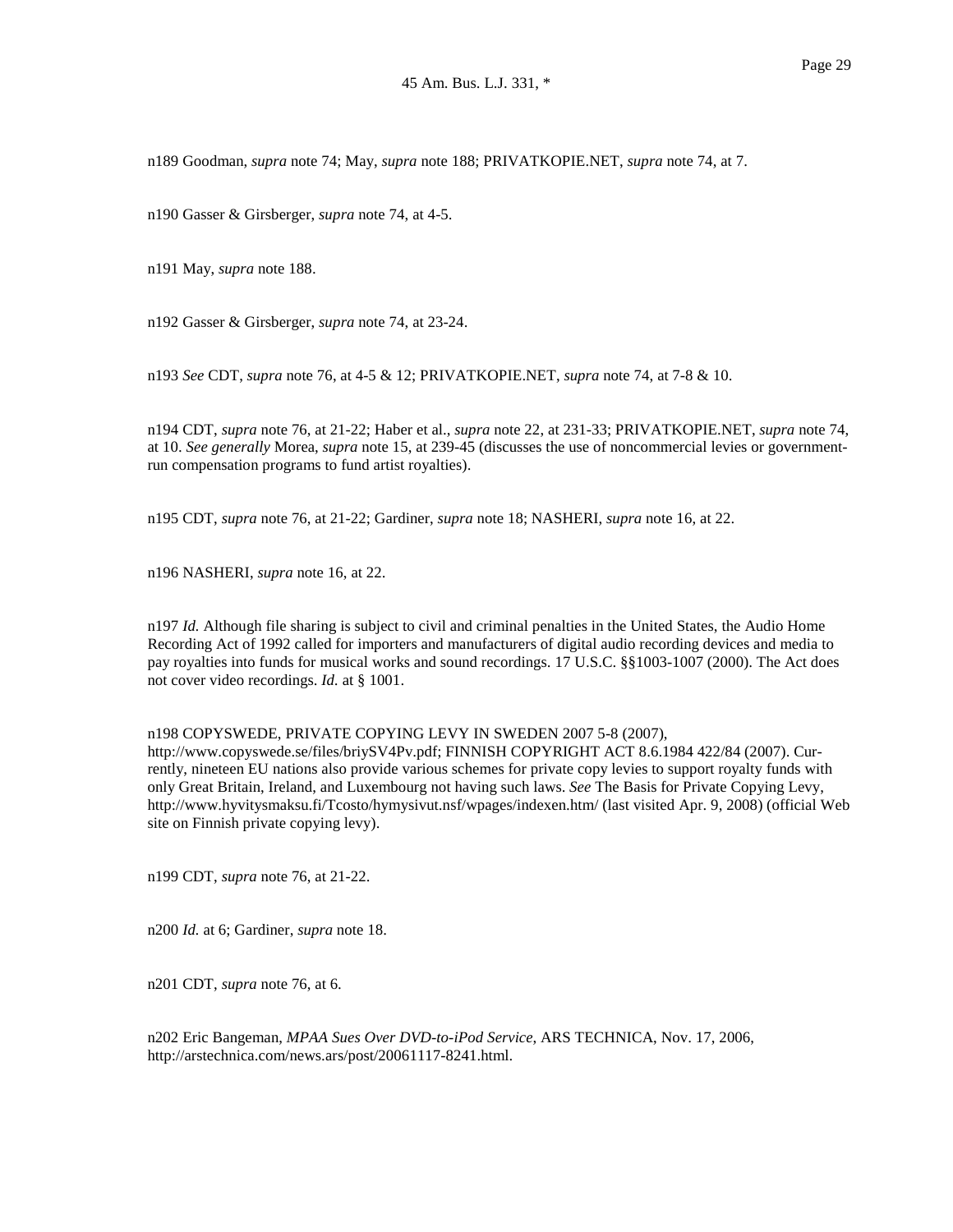n203 MPAA, 2007 THEATRICAL MARKET STATISTICS, 9, http://www.mpaa.org/2007-US-Theatrical-Market-Statistics-Report.pdf (last visited Apr. 8, 2008).

n204 CDT, *supra* note 76, at 15-17; Doctorow, *supra* note 151; Grassmuck, *supra* note 74, at 8-10; IP JUSTICE, *supra* note 76, at 4-6.

n205 Bangeman, *supra* note 202; CDT, *supra* note 76, at 4-5 & 15. *See* IP JUSTICE, *supra* note 76, at 4-6. *See infra* notes 206 & 218 and accompanying text.

n206 Bangeman, *supra* note 202.

n207 Doctorow, *supra* note 151.

n208 Bangeman, *supra* note 202; IP JUSTICE, *supra* note 76, at 5-6. *See* PRIVATKOPIE.NET, *supra* note 74, at 9.

n209 Doctorow, *supra* note 151.

n210 Gardiner, *supra* note 18.

n211 *Id.*

n212 CDT, *supra* note 76, at 16.

n213 PRIVATKOPIE.NET, *supra* note 74, at 9-10. Dr. Grassmuck warned against the antitrust implications of dominant players, such as Microsoft's and Time Warner's joint efforts, using their extensive "portfolio to put . . . rivals in the DRM solutions market at a competitive disadvantage. It could slow down the development of open interoperability standards, and allow the DRM market to tip towards the current leading provider, Microsoft . . . . DRM is not a matter of trust but first and foremost one of antitrust." *Id.* at 10.

n214 Bangeman, *supra* note 202.

n215 Bangeman, *supra* note 202; CDT, *supra* note 76, at 16.

n216 Bangeman, *supra* note 202; CDT, *supra* note 76, at 16.

n217 PRIVATKOPIE.NET, *supra* note 74, at 9-10. *See also* Nick Veitch, *Music of Politics*, LINUX FORMAT, Apr. 2007, at 5; About Xiph, http://xiph.org/about/ (last visited Dec. 15, 2007) (arguing for nonproprietary device platforms for music for benefits to consumers).